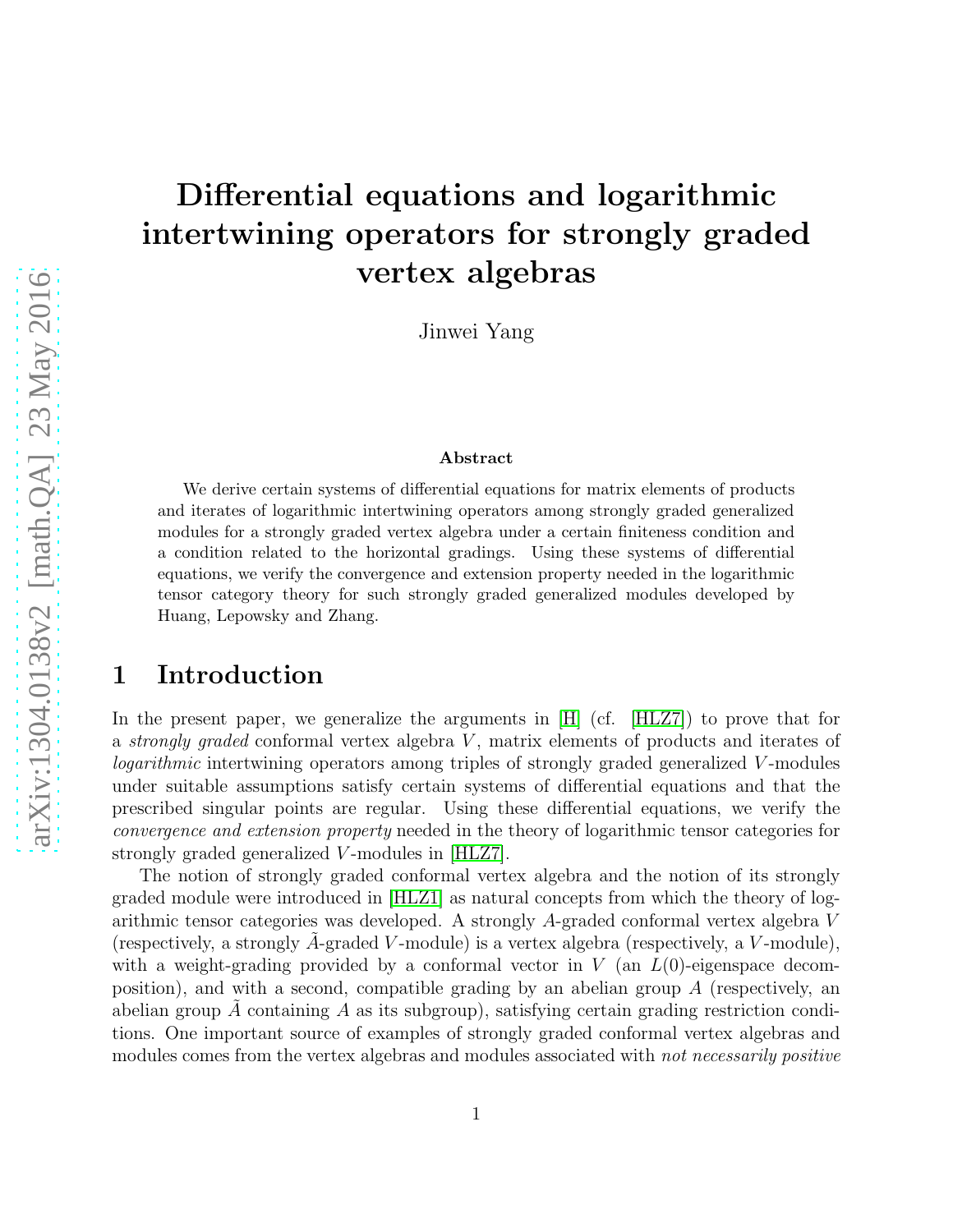definite even lattices. In particular, the tensor products of vertex operator algebras and the vertex algebras associated with even lattices are strongly graded conformal vertex algebras (see [\[Y1\]](#page-25-1),[\[Y2\]](#page-25-2)). In [\[B1\]](#page-24-2), Borcherds used the vertex algebra associated with the self-dual Lorentzian lattice of rank 2 and its tensor product with  $V^{\natural}$  to construct the "Monster" Lie algebra.

It was proved in [\[H\]](#page-24-0) that if every module W for a vertex operator algebra  $V = \coprod_{n \in \mathbb{Z}} V(n)$ satisfies the  $C_1$ -cofiniteness condition, that is, dim  $W/C_1(W) < \infty$ , where  $C_1(W)$  is the subspace of W spanned by elements of the form  $u_{-1}w$  for  $u \in V_+ = \coprod_{n>0} V_{(n)}$  and  $w \in W$ , then matrix elements of products and iterates of intertwining operators among triples of V modules satisfy certain systems of differential equations. Moreover, for prescribed singular points, there exist such systems of differential equations such that the prescribed singular points are regular.

To develop the representation theory of vertex operator algebras that are not reductive, it is necessary to consider generalized modules that are not completely reducible and the logarithmic intertwining operators among them (see [\[M1\]](#page-25-3) and [\[M2\]](#page-25-4)). In [\[HLZ7\]](#page-25-0), using the same argument as in [\[H\]](#page-24-0), certain systems of differential equations were derived for matrix elements of products and iterates of logarithmic intertwining operators among triples of generalized V -modules. In this paper, we prove similar, more general results for matrix elements of products and iterates of logarithmic intertwining operators among triples of strongly graded generalized modules for a strongly graded vertex algebra.

We first generalize the  $C_1$ -cofiniteness condition for generalized modules for a vertex operator algebra to a  $C_1$ -cofiniteness condition with respect to  $\tilde{A}$  for strongly  $\tilde{A}$ -graded generalized modules for a strongly graded vertex algebra. That is, every strongly graded generalized  $\ddot{A}$ module W satisfies the condition that for  $\beta \in \tilde{A}$ , dim  $W^{(\beta)}/(C_1(W))^{(\beta)} < \infty$ , where  $W^{(\beta)}$ and  $(C_1(W))^{(\beta)}$  are the  $\tilde{A}$ -homogeneous subspace of W and  $C_1(W)$  with  $\tilde{A}$ -grading  $\beta$ , respectively. Furthermore, we associate to each  $w \in W^{(\beta)}$  a set of partitions of  $\beta$  in  $\tilde{A}$ , which we call an A-pattern of w. We say vertex operators preserve the A-pattern of an element  $w \in W^{(\beta)}$  if for each A-homogeneous element  $u \in V^{(\alpha)}$ ,  $k \in \mathbb{Z}$  and the  $\tilde{A}$ -pattern of w, the A-pattern of  $u_k w$  only involve  $\alpha$  and the A-pattern of w. This is a very natural assumption and is very easy to verify for familiar examples of strongly graded modules for strongly graded vertex algebras.

The key step in deriving systems of differential equations in [\[H\]](#page-24-0) is to construct an  $R =$  $\mathbb{C}[z_1^{\pm 1}, z_2^{\pm 1}, (z_1 - z_2)^{-1}]$ -module T, which is a tensor product of R and a given quadruple of modules for a vertex operator algebra, and a finitely generated quotient module of T by dividing an R-submodule J equivalent to the Jacobi identity of intertwining operators. However, for a quadruple of strongly graded generalized modules for a strongly graded vertex algebra, both the R-module  $T$  constructed in the same way involves tensor products of infinitely many A-homogeneous subspaces of the strongly graded generalized modules and thus the quotient module  $T/J$  is not finitely generated.

Thanks to the assumption that vertex operators preserve the  $A$ -patterns of elements in the  $C_1$ -cofinite strongly graded generalized modules, we can consider a submodule of  $T$ consisting of tensor products of four elements whose A-patterns come from a given quadruple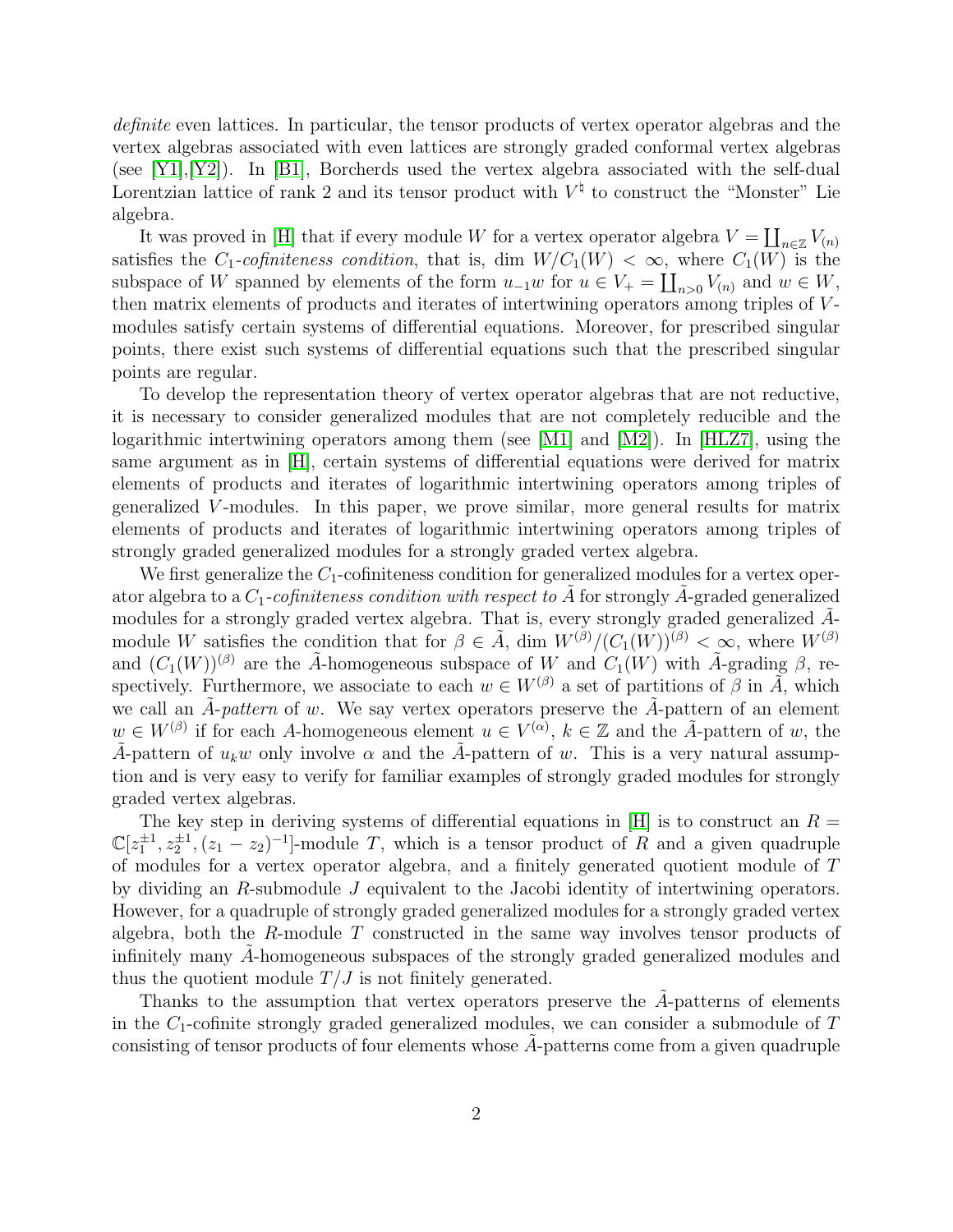of elements in the quadruple of strongly graded generalized modules. In particular, this R-submodule of  $T$  only involves finitely many A-homogeneous subspaces and its quotient module by  $J$  is finitely generated.

Under the  $C_1$ -cofiniteness condition with respect to  $\tilde{A}$  and the assumption that the  $\tilde{A}$ pattern of each element is preserved under vertex operators for the strongly  $\ddot{A}$ -graded generalized modules, we construct a natural map from the finitely generated R-module to the set of matrix elements of products and iterates of logarithmic intertwining operators among triples of strongly graded generalized V -modules. The images of certain elements under this map provide systems of differential equations for the matrix elements of products and iterates of logarithmic intertwining operators, as a consequence of the  $L(-1)$ -derivative property for the logarithmic intertwining operators. Moreover, for any prescribed singular point, we derive certain systems of differential equations such that this prescribed singular point is regular. Using these systems of differential equations, we verify the convergence and extension property needed in the construction of associativity isomorphism for the logarithmic tensor category structure developed in [\[HLZ1\]](#page-24-1)-[\[HLZ8\]](#page-25-5).

The present paper is organized as follows: In Section 2, we recall the definitions and some basic properties of strongly graded vertex algebras and their strongly graded generalized modules. In Section 3, we introduce the  $C_1$ -cofiniteness condition with respect to A for strongly A-graded generalized modules, the A-patterns of elements in the  $C_1$ -cofinite strongly graded generalized modules and the assumption that the A-patterns are preserved by the vertex operators. In Section 4, we recall the definition of logarithmic intertwining operators among strongly graded generalized modules. The existence of systems of differential equations and the existence of systems with regular prescribed singular points are established in Sections 5 and 6, respectively. In Section 7, we prove the convergence and extension property for products and iterates of logarithmic intertwining operators among strongly graded generalized modules for a strongly graded vertex algebra. In Section 8, we provide examples of strongly graded vertex algebras and their strongly graded generalized modules.

Acknowledgments I would like to thank Professor Yi-Zhi Huang and Professor James Lepowsky for helpful discussions and suggestions. I am also grateful for partial support from NSF grant PHY-0901237.

## 2 Strongly graded vertex algebras and their modules

In this Section, we recall the basic definitions from [\[HLZ1\]](#page-24-1) (cf. [\[Y1\]](#page-25-1), [\[Y2\]](#page-25-2)).

**Definition 2.1** A *conformal vertex algebra* is a  $\mathbb{Z}$ -graded vector space

$$
V = \coprod_{n \in \mathbb{Z}} V_{(n)}
$$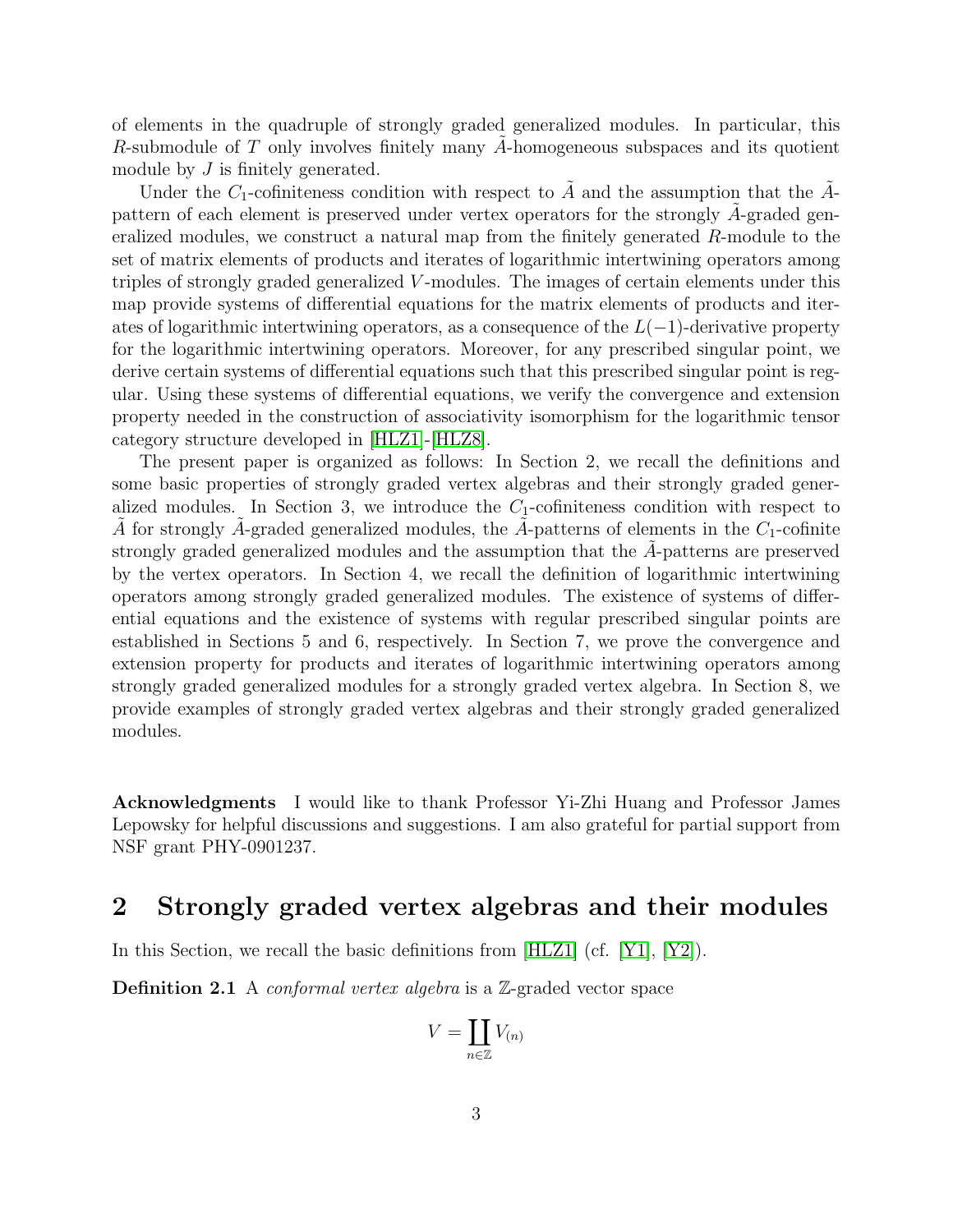equipped with a linear map:

$$
V \rightarrow (\text{End } V)[[x, x^{-1}]]
$$
  

$$
v \rightarrow Y(v, x) = \sum_{n \in \mathbb{Z}} v_n x^{-n-1},
$$

and equipped also with two distinguished vectors: vacuum vector  $1 \in V_{(0)}$  and conformal *vector*  $\omega \in V_{(2)}$ , satisfying the following conditions for  $u, v \in V$ :

• the lower truncation condition:

$$
u_n v = 0 \quad \text{for } n \text{ sufficiently large};
$$

• the *vacuum property*:

$$
Y(\mathbf{1},x)=1_V;
$$

• the *creation property*:

$$
Y(v, x)\mathbf{1} \in V[[x]] \quad \text{and} \quad \lim_{x \to 0} Y(v, x)\mathbf{1} = v;
$$

• the *Jacobi identity* (the main axiom):

$$
x_0^{-1}\delta\left(\frac{x_1 - x_2}{x_0}\right)Y(u, x_1)Y(v, x_2) - x_0^{-1}\delta\left(\frac{x_2 - x_1}{-x_0}\right)Y(v, x_2)Y(u, x_1)
$$
  
=  $x_2^{-1}\delta\left(\frac{x_1 - x_0}{x_2}\right)Y(Y(u, x_0)v, x_2);$ 

• the Virasoro algebra relations:

$$
[L(m), L(n)] = (m - n)L(m + n) + \frac{1}{12}(m^{3} - m)\delta_{n+m,0}c
$$

for  $m, n \in \mathbb{Z}$ , where

$$
L(n) = \omega_{n+1}
$$
 for  $n \in \mathbb{Z}$ , i.e.,  $Y(\omega, x) = \sum_{n \in \mathbb{Z}} L(n) x^{-n-2}$ ,

 $c \in \mathbb{C}$  (central charge of V);

satisfying the  $L(-1)$ -derivative property:

$$
\frac{d}{dx}Y(v,x) = Y(L(-1)v, x);
$$

and

$$
L(0)v = nv = (wt v)v \text{ for } n \in \mathbb{Z} \text{ and } v \in V_{(n)}.
$$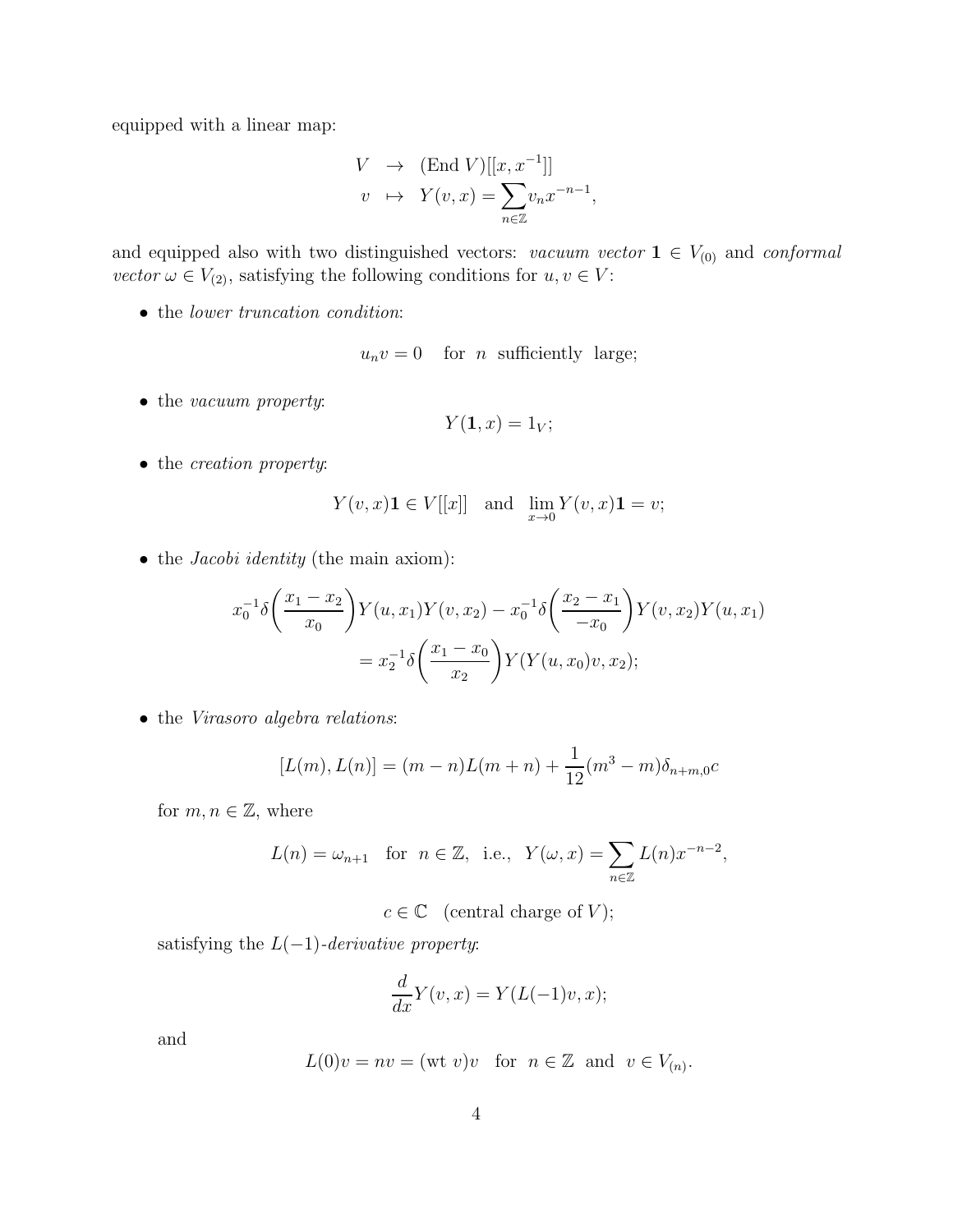This completes the definition of the notion of conformal vertex algebra. We will denote such a conformal vertex algebra by  $(V, Y, \mathbf{1}, \omega)$ .

**Definition 2.2** Given a conformal vertex algebra  $(V, Y, \mathbf{1}, \omega)$ , a module for V is a C-graded vector space

<span id="page-4-0"></span>
$$
W = \coprod_{n \in \mathbb{C}} W_{(n)} \tag{2.1}
$$

equipped with a linear map

$$
V \rightarrow (\text{End } W)[[x, x^{-1}]]
$$
  

$$
v \rightarrow Y(v, x) = \sum_{n \in \mathbb{Z}} v_n x^{-n-1}
$$

such that the following conditions are satisfied:

• the lower truncation condition: for  $v \in V$  and  $w \in W$ ,

$$
v_n w = 0 \quad \text{for} \quad n \quad \text{sufficiently large};
$$

• the vacuum property:

$$
Y(\mathbf{1},x)=1_W;
$$

• the Jacobi identity for vertex operators on W: for  $u, v \in V$ ,

$$
x_0^{-1}\delta\left(\frac{x_1 - x_2}{x_0}\right)Y(u, x_1)Y(v, x_2) - x_0^{-1}\delta\left(\frac{x_2 - x_1}{-x_0}\right)Y(v, x_2)Y(u, x_1)
$$
  
=  $x_2^{-1}\delta\left(\frac{x_1 - x_0}{x_2}\right)Y(Y(u, x_0)v, x_2);$ 

• the Virasoro algebra relations on  $W$  with scalar  $c$  equal to the central charge of  $V$ :

$$
[L(m), L(n)] = (m - n)L(m + n) + \frac{1}{12}(m^{3} - m)\delta_{n+m,0}c
$$

for  $m, n \in \mathbb{Z}$ , where

$$
L(n) = \omega_{n+1} \quad \text{for } n \in \mathbb{Z}, \text{ i.e., } Y(\omega, x) = \sum_{n \in \mathbb{Z}} L(n) x^{-n-2};
$$

satisfying the  $L(-1)$ -derivative property

$$
\frac{d}{dx}Y(v,x) = Y(L(-1)v,x);
$$

and

<span id="page-4-1"></span>
$$
(L(0) - n)w = 0 \quad \text{for} \quad n \in \mathbb{C} \quad \text{and} \quad w \in W_{(n)}.\tag{2.2}
$$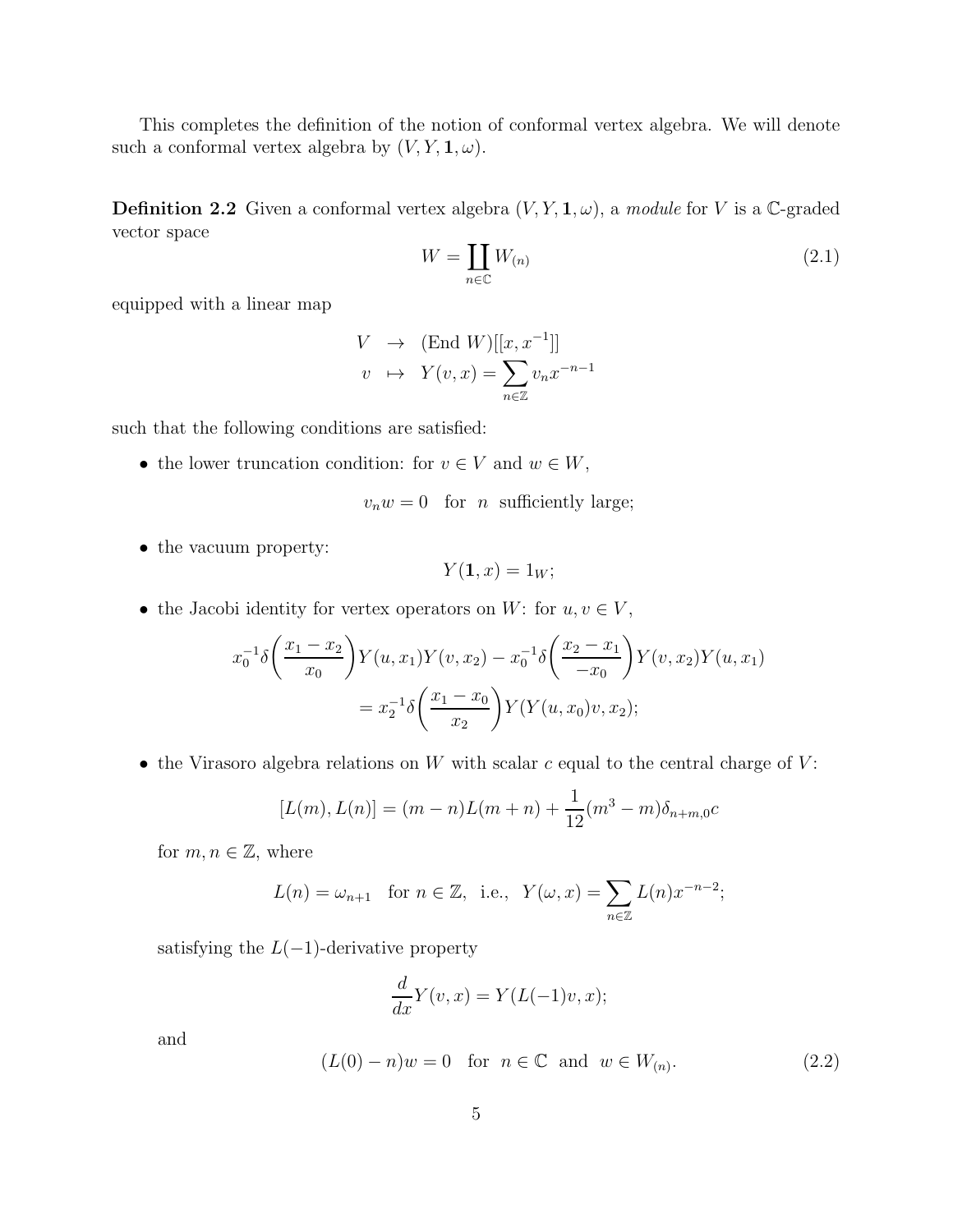This completes the definition of the notion of module for a conformal vertex algebra.

Definition 2.3 A generalized module for a conformal vertex algebra is defined in the same way as a module for a conformal vertex algebra except that in the grading [\(2.1\)](#page-4-0), each space  $W_{(n)}$  is replaced by  $W_{[n]}$ , where  $W_{[n]}$  is the generalized  $L(0)$ -eigenspace corresponding to the generalized eigenvalue  $n \in \mathbb{C}$ ; that is, [\(2.1\)](#page-4-0) and [\(2.2\)](#page-4-1) in the definition are replaced by

$$
W=\coprod_{n\in\mathbb{C}}W_{[n]}
$$

and

for  $n \in \mathbb{C}$  and  $w \in W_{[n]}$ ,  $(L(0) - n)^k w = 0$ , for  $k \in \mathbb{N}$  sufficiently large,

<span id="page-5-1"></span>respectively. For  $w \in W_{[n]}$ , we still write wt  $w = n$  for the generalized weight of w.

Definition 2.4 Let A be an abelian group. A conformal vertex algebra

$$
V = \coprod_{n \in \mathbb{Z}} V_{(n)}
$$

is said to be *strongly graded with respect to A* (or *strongly A-graded*, or just *strongly graded* if the abelian group A is understood) if it is equipped with a second gradation, by  $A$ ,

$$
V = \coprod_{\alpha \in A} V^{(\alpha)},
$$

such that the following conditions are satisfied: the two gradations are compatible, that is,

$$
V^{(\alpha)} = \coprod_{n \in \mathbb{Z}} V_{(n)}^{(\alpha)}, \text{ where } V_{(n)}^{(\alpha)} = V_{(n)} \cap V^{(\alpha)} \text{ for any } \alpha \in A;
$$

for any  $\alpha, \beta \in A$  and  $n \in \mathbb{Z}$ ,

$$
V_{(n)}^{(\alpha)} = 0 \quad \text{for} \quad n \quad \text{sufficiently negative};
$$
  
\n
$$
\dim V_{(n)}^{(\alpha)} < \infty;
$$
  
\n
$$
\mathbf{1} \in V_{(0)}^{(0)}; \quad \omega \in V_{(2)}^{(0)};
$$
  
\n
$$
v_l V^{(\beta)} \subset V^{(\alpha+\beta)} \quad \text{for any} \quad v \in V^{(\alpha)}, \ l \in \mathbb{Z}.
$$

This completes the definition of the notion of strongly A-graded conformal vertex algebra.

<span id="page-5-0"></span>For modules for a strongly graded algebra we would also like to have a second grading by an abelian group, and it is natural to allow this group to be larger than the second grading group A for the algebra. (Note that this already occurs for the *first* grading group, which is Z for algebras and C for modules.)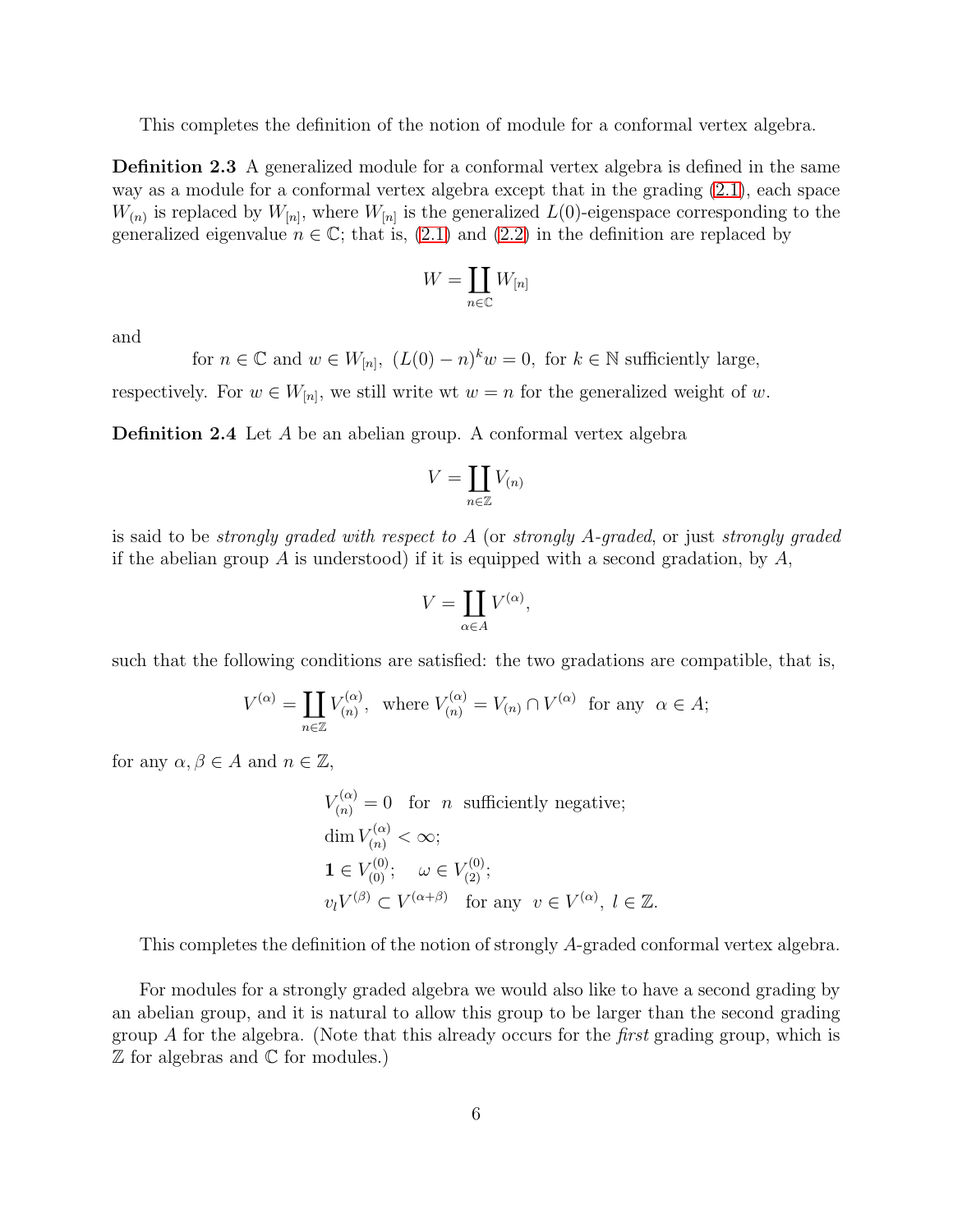**Definition 2.5** Let  $A$  be an abelian group and  $V$  a strongly  $A$ -graded conformal vertex algebra. Let A be an abelian group containing A as a subgroup. A V-module (respectively, generalized V -module)

$$
W = \coprod_{n \in \mathbb{C}} W_{(n)} \text{ (respectively, } W^{(\beta)} = \coprod_{n \in \mathbb{C}} W_{[n]})
$$

is said to be *strongly graded with respect to*  $\tilde{A}$  (or *strongly*  $\tilde{A}$ -graded, or just *strongly graded*) if the abelian group A is understood) if it is equipped with a second gradation, by  $A$ ,

$$
W = \coprod_{\beta \in \tilde{A}} W^{(\beta)},
$$

such that the following conditions are satisfied: the two gradations are compatible, that is, for any  $\beta \in A$ ,

$$
W^{(\beta)} = \coprod_{n \in \mathbb{C}} W^{(\beta)}_{(n)}, \text{ where } W^{(\beta)}_{(n)} = W_{(n)} \cap W^{(\beta)}
$$
  
(respectively,  $W^{(\beta)} = \coprod_{n \in \mathbb{C}} W^{(\beta)}_{[n]}, \text{ where } W^{(\beta)}_{[n]} = W_{[n]} \cap W^{(\beta)});$ 

for any  $\alpha \in A$ ,  $\beta \in \tilde{A}$  and  $n \in \mathbb{C}$ ,

<span id="page-6-0"></span>
$$
W_{(n+k)}^{(\beta)} = 0 \text{ (respectively, } W_{[n+k]}^{(\beta)} = 0 \text{ for } k \in \mathbb{Z} \text{ sufficiently negative;} \quad (2.3)
$$
  
\n
$$
\dim W_{(n)}^{(\beta)} < \infty \text{ (respectively, } \dim W_{[n]}^{(\beta)} < \infty);
$$
  
\n
$$
v_l W^{(\beta)} \subset W^{(\alpha+\beta)} \text{ for any } v \in V^{(\alpha)}, l \in \mathbb{Z}.
$$

A strongly  $\tilde{A}$ -graded (generalized) V-module W is said to be *lower bounded* if instead of [\(2.3\)](#page-6-0), it satisfies the stronger condition that for any  $\beta \in \tilde{A}$ ,

$$
W_{(n)}^{(\beta)} = 0
$$
 (respectively,  $W_{[n]}^{(\beta)} = 0$ ) for  $n \in \mathbb{C}$  and  $\Re(n)$  sufficiently negative.

This completes the definition of the notion of strongly  $\tilde{A}$ -graded generalized module for a strongly A-graded conformal vertex algebra.

Remark 2.6 In the strongly graded case, subalgebras (submodules) are vertex subalgebras (submodules) that are strongly graded; algebra and module homomorphisms are of course understood to preserve the grading by  $A$  or  $A$ .

**Definition 2.7** Let V be a strongly A-graded conformal vertex algebra. The subspaces  $V_{(n)}^{(\alpha)}$ (n) for  $n \in \mathbb{Z}$ ,  $\alpha \in A$  are called the *doubly homogeneous subspaces* of V. The elements in  $V_{(n)}^{(\alpha)}$  $\binom{n}{n}$  are called *doubly homogeneous* elements. Similar definitions can be used for  $W_{(n)}^{(\beta)}$  $\binom{n}{n}$  (respectively,  $W^{(\beta)}_{\scriptscriptstyle [n]}$  $\binom{p}{[n]}$  in the strongly graded (generalized) module W.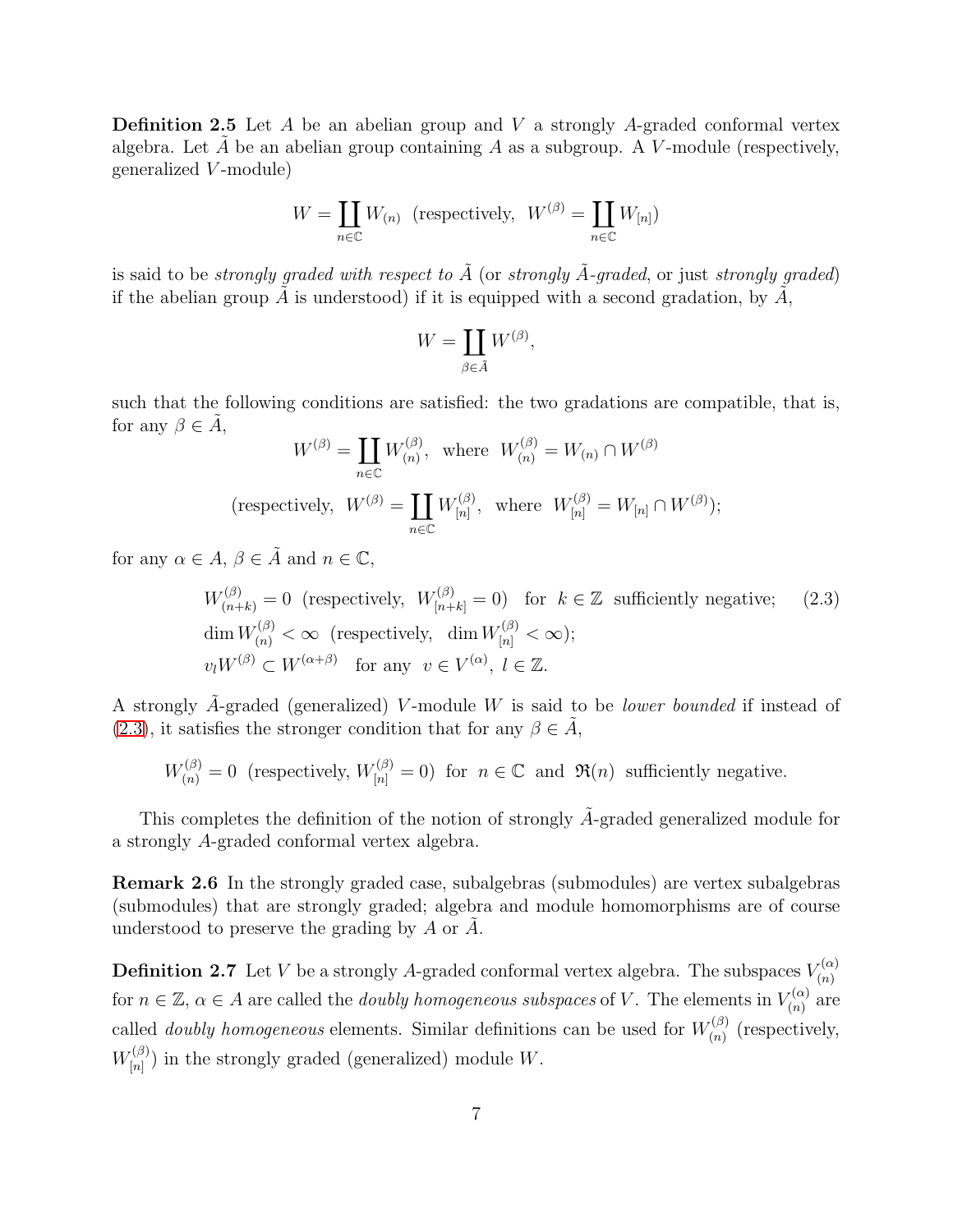Notation 2.8 Let v be a doubly homogeneous element of V. Let wt  $v_n$ ,  $n \in \mathbb{Z}$ , refer to the weight of  $v_n$  as an operator acting on W, and let A-wt  $v_n$  refer to the A-weight of  $v_n$  on W. Similarly, let  $w$  be a doubly homogeneous element of  $W$ . We use wt  $w$  to denote the weight of w and A-wt w to denote the A-grading of w.

**Lemma 2.9** Let  $v \in V_{(n)}^{(\alpha)}$  $\mathcal{F}_{(n)}^{(\alpha)}$ , for  $n \in \mathbb{Z}$ ,  $\alpha \in A$ . Then for  $m \in \mathbb{Z}$ , wt  $v_m = n - m - 1$  and A-wt  $v_m = \alpha$ .

Proof. The first equation is standard from the theory of graded conformal vertex algebras and the second follows easily from the definitions.

With the strong gradedness condition on a (generalized) module, we can now define the corresponding notion of contragredient module.

**Definition 2.10** Let  $W = \coprod_{\beta \in \tilde{A}, n \in \mathbb{C}} W_{[n]}^{(\beta)}$  $\tilde{A}_{[n]}^{(\beta)}$  be a strongly  $\tilde{A}$ -graded generalized module for a strongly A-graded conformal vertex algebra. For each  $\beta \in \tilde{A}$  and  $n \in \mathbb{C}$ , let us identify  $(W_{[n]}^{(\beta)}$  $\binom{n}{n}^*$  with the subspace of  $W^*$  consisting of the linear function on W vanishing on each  $W_{[n]}^{(\gamma)}$  with  $\gamma \neq \beta$  or  $m \neq n$ . We define W' to be the  $(\tilde{A} \times \mathbb{C})$ -graded vector subspaces of  $W^*$ given by

$$
W' = \coprod_{\beta \in \tilde{A}, n \in \mathbb{C}} (W')_{[n]}^{(\beta)}, \text{ where } (W')_{[n]}^{(\beta)} = (W_{[n]}^{(-\beta)})^*.
$$

The *adjoint vertex operators*  $Y'(v, z)$   $(v \in V)$  on W' is defined in the same way as vertex operator algebra in Section 5.2 in [\[FHL\]](#page-24-3):

<span id="page-7-1"></span>
$$
\langle Y'(v,z)w',w\rangle = \langle w', Y(e^{zL(1)}(-z^{-2})^{L(0)}v, z^{-1})w\rangle
$$
\n(2.4)

For  $w' \in W'$ ,  $w \in W$ . The pair  $(W', Y')$  carries a strongly graded module structure as follows:

**Proposition 2.11** Let A be an abelian group containing A as a subgroup and V a strongly A-graded conformal vertex algebra. Let  $(W, Y)$  be a strongly  $\ddot{A}$ -graded V-module (respectively, generalized V-module). Then the pair  $(W', Y')$  carries a strongly  $\tilde{A}$ -graded V-module (respectively, generalized V-module) structure. If  $W$  is lower bounded, so is  $W'$ .

<span id="page-7-0"></span>**Definition 2.12** The pair  $(W', Y')$  is called the *contragredient module* of  $(W, Y)$ .

#### 3  $C_1$ -cofiniteness condition

In this Section, we will let V denote a strongly A-graded conformal vertex algebra and let W denote a strongly A-graded generalized V-module, where  $A$ ,  $A$  are abelian groups and  $A$ is an abelian subgroup of  $\ddot{A}$ .

In the following definition, we generalize the  $C_1$ -cofiniteness condition for generalized modules for a vertex operator algebra to a  $C_1$ -cofiniteness condition for strongly A-graded generalized modules for a strongly graded conformal vertex algebra.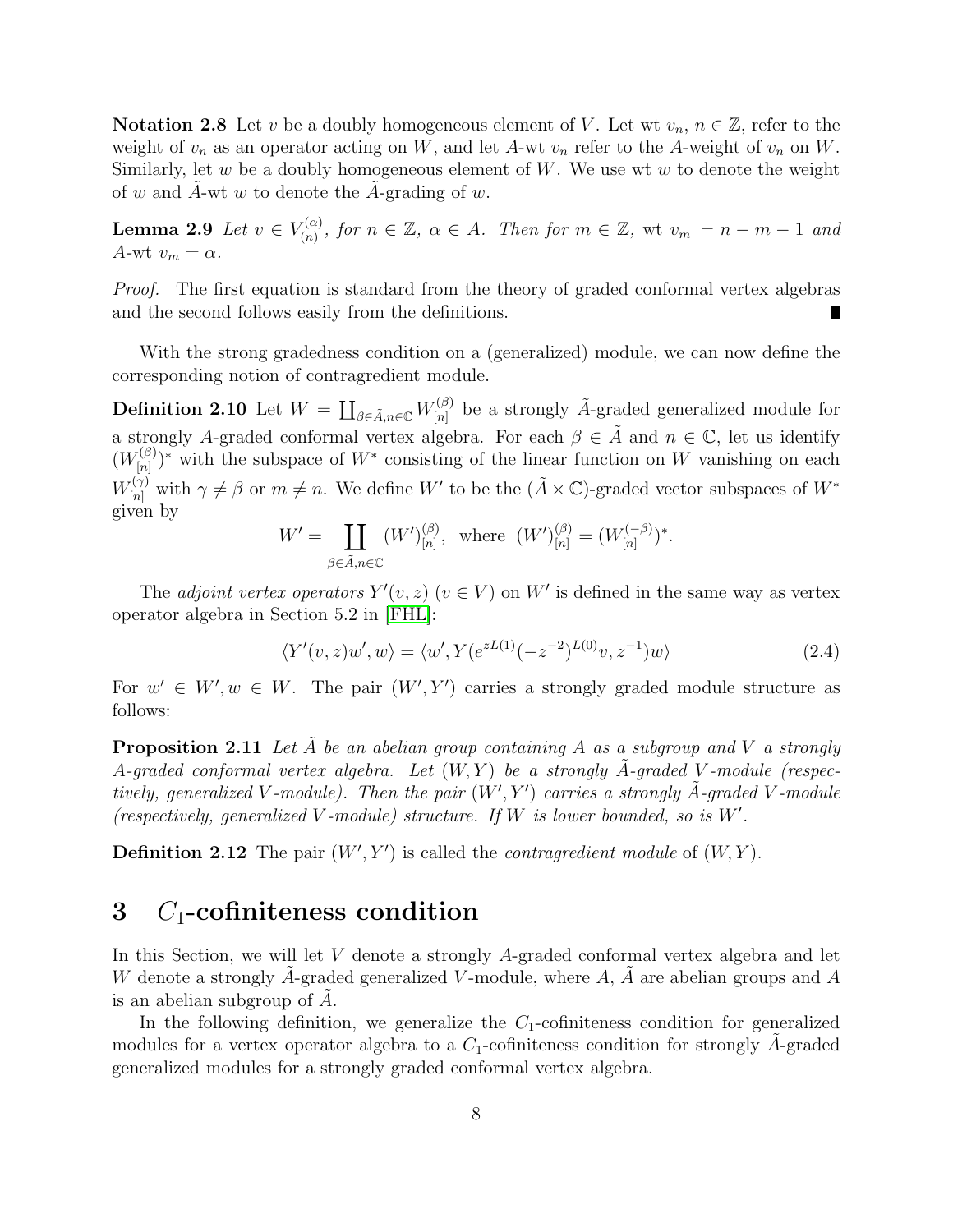**Definition 3.1** Let  $C_1(W)$  be the subspace of W spanned by elements of the form  $u_{-1}w$  for

$$
u \in V_+ = \coprod_{n>0} V_{(n)}
$$

and  $w \in W$ . The  $\hat{A}$ -grading on W induces an  $\hat{A}$ -grading on  $W/C_1(W)$ :

$$
W/C_1(W) = \coprod_{\beta \in \tilde{A}} (W/C_1(W))^{(\beta)},
$$

where

$$
(W/C_1(W))^{(\beta)} = W^{(\beta)}/(C_1(W))^{(\beta)}
$$

for  $\beta \in \tilde{A}$ . If dim  $(W/C_1(W))^{(\beta)} < \infty$  for  $\beta \in \tilde{A}$ , we say that W is  $C_1$ -cofinite with respect to  $\tilde{A}$  or W satisfies the  $C_1$ -cofiniteness condition with respect to  $\tilde{A}$ .

Notation 3.2 In this paper, unless otherwise stated, we will fixed the grading group for the strongly graded modules. If a strongly graded module is  $C_1$ -cofinite with respect to A, we say it is a  $C_1$ -cofinite strongly graded module in abbreviation.

We associate each  $w \in W^{(\beta)}$  with a set of partitions of  $\beta$  in  $\tilde{A}$ , which we denote by  $P_w(\beta)$ , in the following way: If  $w \notin C_1(W)$ , then define  $P_w(\beta) = {\beta}$ ; If  $w \in C_1(W)$ , then w is a linear span of elements of the form  $(u_i)_{-1}w'_i$  for  $i = 1, \ldots, n$ , where  $u_i \in V$  is A-homogeneous with A-wt  $u_i = \alpha_i$  and  $w'_i \in W^{(\beta - \alpha_i)}$ . We define  $P_w(\beta)$  to be the set of partitions  $\beta$  in  $\tilde{A}$  of the form

$$
\{\alpha_i\} \sqcup P_{w_i'}(\beta - \alpha_i).
$$

We call the set  $P_w(\beta)$  an  $\tilde{A}$ -pattern of w. Note that  $P_w(\beta)$  is a finite set and each partition in  $P_w(\beta)$  is also a well-defined finite subset of A since wt  $(u_i)_{-1} > 0$ . For each w, its A-pattern may not be unique, but we can always fix an A-pattern of  $w$ .

Without loss of generality, we will assume  $P_w(\beta)$  consists of only one element, that is,  $P_w(\beta)$  is a partition of  $\beta$  in A. Also, zeros in  $P_w(\beta)$  will not affect our main result, we will still use  $P_w(\beta)$  to denote the set of nonzero elements in  $P_w(\beta)$ .

Let  $P = {\beta_1, \ldots, \beta_n}$  be a partition of  $\beta$  in  $\tilde{A}$  (note that  $\beta_i$  can be the same as  $\beta_j$  for  $1 \leq i \neq j \leq n$ . We define  $\mathcal{S}(P)$  to be the set of partitions of  $\beta$  consisting of the partitions  $\{\gamma_1,\ldots,\gamma_m\}$ , where  $\gamma_i$  is a sum of  $\beta_i$ 's in P such that the summands of  $\gamma_i$  exhaust all the elements in P. Note that  $P \in \mathcal{S}(P)$  and  $\mathcal{S}(P)$  is a finite set if P is a finite set.

**Remark 3.3** The set  $\mathcal{S}(P)$  has one-to-one correspondence to the set partitions of the set P. The cardinality is called the *Bell number*.

In the remaining context of this paper, we shall study a category of strongly graded generalized V -modules satisfying the following condition: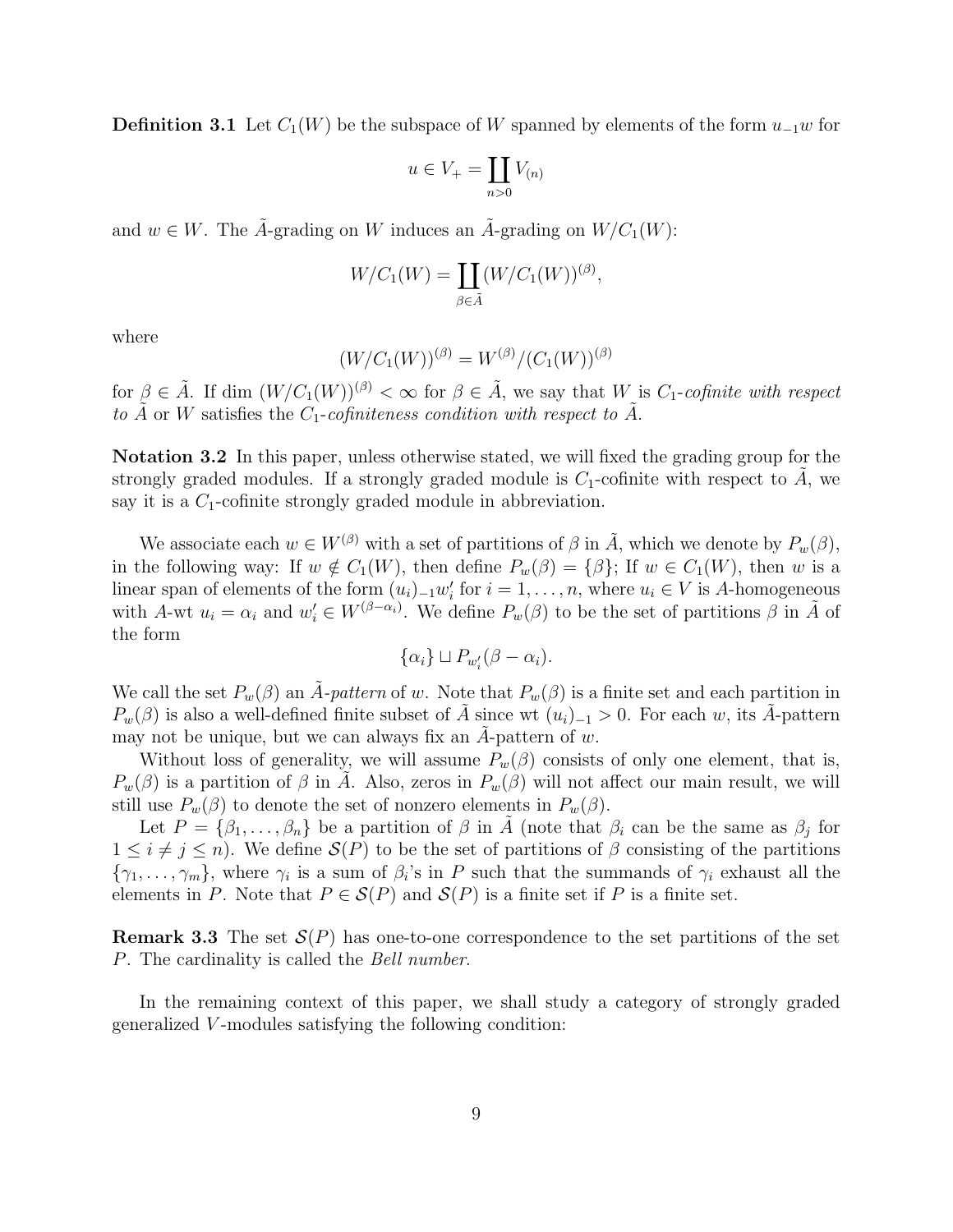**Definition 3.4** For a  $C_1$ -cofinite strongly graded generalized V-module W, we say that vertex operators preserve the  $\tilde{A}$ -patterns of elements in W if for  $u \in V^{(\alpha)}$ ,  $w \in W^{(\beta)}$  with A-pattern  $P_w(\beta)$  and  $k \in \mathbb{Z}$ , the A-pattern of  $u_k w$  satisfies that

$$
P_{u_k w}(\alpha + \beta) \in \mathcal{S}(\{\alpha\} \sqcup P_w(\beta)).
$$

Example 3.5 Let V be a strongly A-graded vertex algebra with only nonnegative weights. Then V is  $C_1$ -cofinite with respect to A as a strongly A-graded V-module itself since for any  $u \in V$ ,  $u = u_{-1}1$ .

For any  $u \in V^{(\alpha)}$ , define the A-pattern of u by  $P_u(\alpha) = {\alpha}$ . Thus it is easy to see that for  $u \in V^{(\alpha)}$ ,  $v \in V^{(\beta)}$  and  $k \in \mathbb{Z}$ ,

$$
P_{u_kv}(\alpha+\beta)=\{\alpha+\beta\}\in\mathcal{S}(\{\alpha,\beta\})=\mathcal{S}(\{\alpha\}\sqcup P_v(\beta)).
$$

Hence the vertex operators preserve the  $A$ -patterns of elements in  $V$  defined in the above way.

**Example 3.6** Let  $V<sub>L</sub>$  be the conformal vertex algebra associated with a nondegenerate even lattice L and let W be a strongly M-graded  $V_L$ -module for a sublattice M of  $L^{\circ}$  containing L (see Example [8.2\)](#page-21-0). Then W is  $C_1$ -cofinite with respect to M.

For the doubly homogeneous elements  $w = h_1(-n_1) \cdots h_k(-n_k) \otimes \iota(a) \in W^{(\beta)}$ , we can define the  $M$ -pattern of  $w$  by

$$
P_w(\beta) = \{\beta\}.
$$

Let  $u \in V^{(\alpha)}$ . Since  $u_k w$  will be a linear combination of elements of the form

$$
g_1(-i_1)\cdots g_m(-i_m)\otimes \iota(b),
$$

where  $\bar{b} = \alpha + \beta$ , we have

$$
P_{u_k w}(\alpha + \beta) = {\alpha + \beta} \in \mathcal{S}({\alpha, \beta}) = \mathcal{S}({\alpha} \cup P_w(\beta)).
$$

Thus the vertex operators preserve the  $M$ -patterns of elements in  $W$  defined in the above way.

#### 4 Logarithmic intertwining operators

Throughout this paper, we shall use  $x, x_0, x_1, x_2, \ldots$  to denote commuting formal variables and  $z, z_0, z_1, z_2, \ldots$  to denote complex variables or complex numbers. We first recall the following definitions.

<span id="page-9-0"></span>**Definition 4.1** Let  $(W_1, Y_1)$ ,  $(W_2, Y_2)$  and  $(W_3, Y_3)$  be generalized modules for a conformal vertex algebra V. A logarithmic intertwining operator of type  $\binom{W_3}{W_1 W_2}$  is a linear map

$$
\mathcal{Y}(\cdot, x) \cdot : W_1 \otimes W_2 \to W_3[\log x] \{x\},\tag{4.1}
$$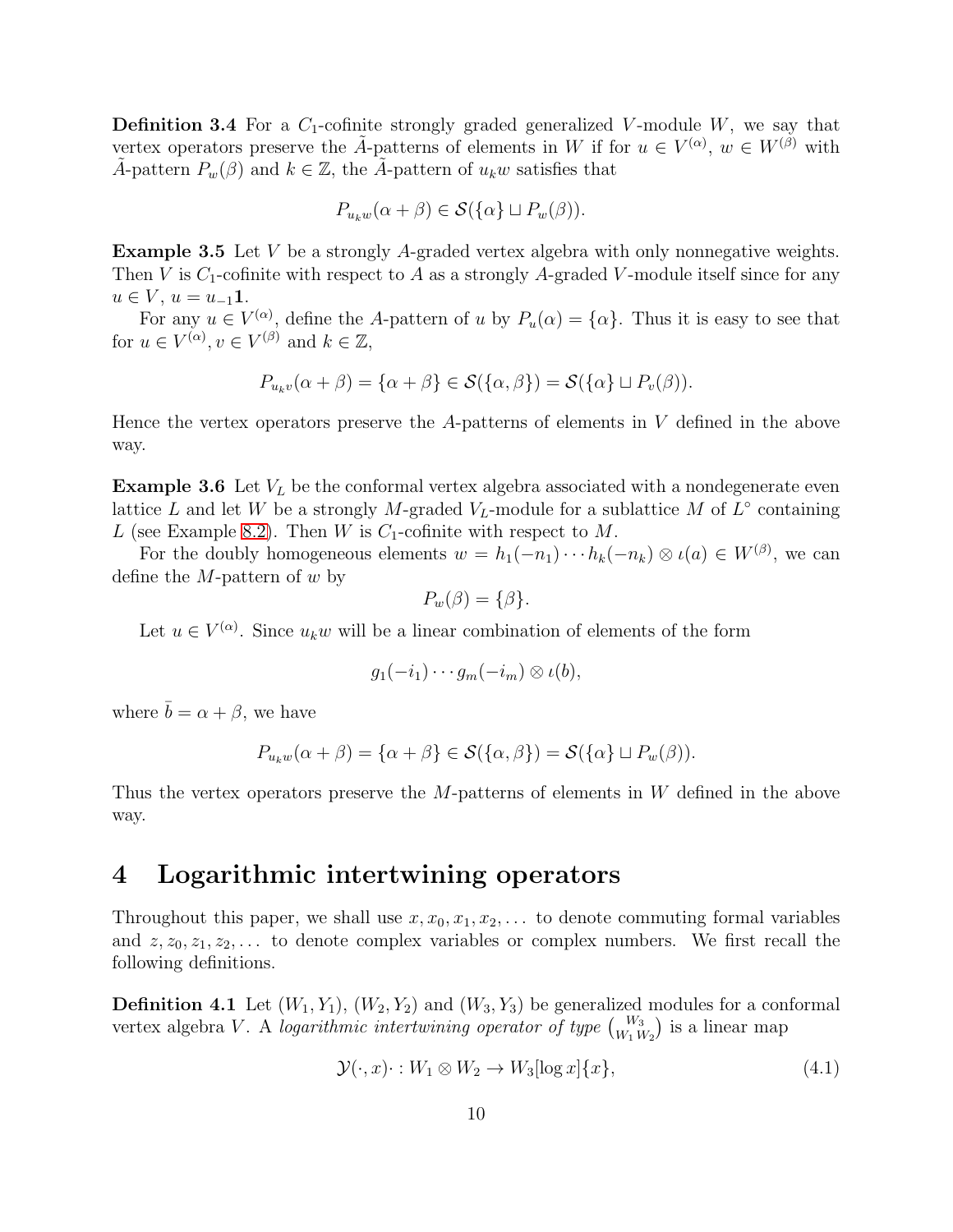or equivalently,

$$
w_{(1)} \otimes w_{(2)} \mapsto \mathcal{Y}(w_{(1)}, x)w_{(2)} = \sum_{n \in \mathbb{C}} \sum_{k \in \mathbb{N}} w_{(1)} \gamma_{n,k} w_{(2)} x^{-n-1} (\log x)^k \in W_3[\log x] \{x\} \tag{4.2}
$$

for all  $w_{(1)} \in W_1$  and  $w_{(2)} \in W_2$ , such that the following conditions are satisfied: the *lower* truncation condition: for any  $w_{(1)} \in W_1$ ,  $w_{(2)} \in W_2$  and  $n \in \mathbb{C}$ ,

<span id="page-10-0"></span>
$$
w_{(1)}^{\mathcal{Y}}_{n+m;k}w_{(2)} = 0 \quad \text{for} \quad m \in \mathbb{N} \quad \text{sufficiently large, independently of } k; \tag{4.3}
$$

the Jacobi identity:

$$
x_0^{-1}\delta\left(\frac{x_1 - x_2}{x_0}\right)Y_3(v, x_1)\mathcal{Y}(w_{(1)}, x_2)w_{(2)}
$$
  

$$
-x_0^{-1}\delta\left(\frac{x_2 - x_1}{-x_0}\right)\mathcal{Y}(w_{(1)}, x_2)Y_2(v, x_1)w_{(2)}
$$
  

$$
= x_2^{-1}\delta\left(\frac{x_1 - x_0}{x_2}\right)\mathcal{Y}(Y_1(v, x_0)w_{(1)}, x_2)w_{(2)}
$$
(4.4)

for  $v \in V$ ,  $w_{(1)} \in W_1$  and  $w_{(2)} \in W_2$  (note that the first term on the left-hand side is meaningful because of [\(4.3\)](#page-10-0)); the  $L(-1)$ -derivative property: for any  $w_{(1)} \in W_1$ ,

$$
\mathcal{Y}(L(-1)w_{(1)},x) = \frac{d}{dx}\mathcal{Y}(w_{(1)},x). \tag{4.5}
$$

<span id="page-10-1"></span>**Definition 4.2** In the setting of Definition [4.1,](#page-9-0) suppose in addition that V and  $W_1$ ,  $W_2$ and  $W_3$  are strongly graded. A logarithmic intertwining operator  $\mathcal Y$  as in Definition [4.1](#page-9-0) is a grading-compatible logarithmic intertwining operator if for  $\beta, \gamma \in \tilde{A}$  and  $w_1 \in W_1^{(\beta)}$  $\frac{\cdot}{1}^{\left(\rho\right)},$  $w_2 \in W_2^{(\gamma)}$  $x_2^{(\gamma)}$ ,  $n \in \mathbb{C}$  and  $k \in \mathbb{N}$ , we have

$$
(w_1)_{n;k}w_2\in W_3^{(\beta+\gamma)}.
$$

Definition 4.3 In the setting of Definition [4.2,](#page-10-1) the grading-compatible logarithmic intertwining operators of a fixed type  $\binom{W_3}{W_1 W_2}$  form a vector space, which we denote by  $\mathcal{V}_{W_1}^{W_3}$  $\frac{W_3}{W_1W_2}$ . We call the dimension of  $\mathcal{V}_{W_1}^{W_3}$  $W_{W_1W_2}^{W_3}$  the *fusion rule* for  $W_1$ ,  $W_2$  and  $W_3$  and denote it by  $N_{W_1}^{W_3}$  $\frac{W_3}{W_1W_2}$ .

#### 5 Differential equations

In the rest of this paper, we assume that  $V$  is a strongly A-graded vertex algebra, every strongly A-graded (generalized) V-module is  $\mathbb{R}$ -graded and satisfies the  $C_1$ -cofiniteness condition. We also assume the  $A$ -patterns of elements in the strongly  $A$ -graded modules are preserved by the vertex operators.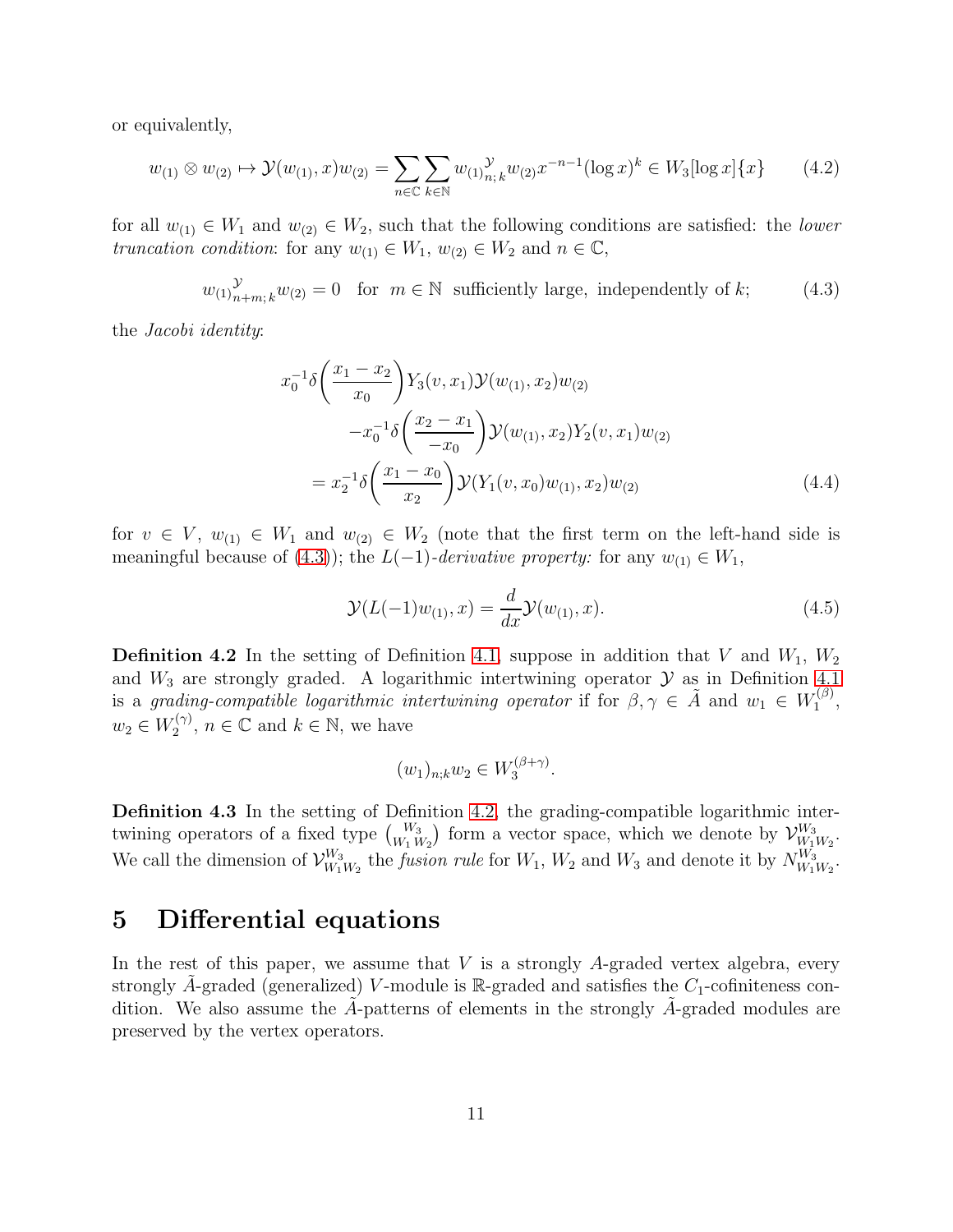Let  $W_i$  be strongly  $\tilde{A}$ -graded generalized V-modules and  $\bar{w}_i$  be fixed elements in  $W_i^{(\beta_i)}$ i for  $\beta_i \in \tilde{A}$ . Let  $P_{\bar{w}_i}(\beta_i)$  be the  $\tilde{A}$ -pattern of  $\bar{w}_i$  for  $i = 0, 1, 2, 3$ . Set  $\beta = \sum_{i=0}^3 \beta_i$  and

$$
P(\bar{w}_0, \bar{w}_1, \bar{w}_2, \bar{w}_3) = \bigsqcup_{i=0}^{4} P_{\bar{w}_i}^{\circ}(\beta_i).
$$

Obviously,  $P(\bar{w}_0,\bar{w}_1,\bar{w}_2,\bar{w}_3)$  is a partition of  $\beta$  in  $\tilde{A}$ . Form a set

$$
I(\bar{w}_0, \bar{w}_1, \bar{w}_2, \bar{w}_3) = \{(\tilde{\beta}_0, \tilde{\beta}_1, \tilde{\beta}_2, \tilde{\beta}_3) | \{\tilde{\beta}_0, \tilde{\beta}_1, \tilde{\beta}_2, \tilde{\beta}_3\} \in \mathcal{S}(P(\bar{w}_0, \bar{w}_1, \bar{w}_2, \bar{w}_3))\}.
$$

For simplicity, we will write P for  $P(\bar{w}_0,\bar{w}_1,\bar{w}_2,\bar{w}_3)$  and I for  $I(\bar{w}_0,\bar{w}_1,\bar{w}_2,\bar{w}_3)$ , respectively. The set  $I$  is a finite set since  $P$  is a finite set.

Let  $R = \mathbb{C}[z_1^{\pm 1}, z_2^{\pm 1}, (z_1 - z_2)^{-1}]$ . Set

$$
\tilde{T} = \coprod_{(\tilde{\beta}_0, \tilde{\beta}_1, \tilde{\beta}_2, \tilde{\beta}_3) \in I} R \otimes W_0^{(\tilde{\beta}_0)} \otimes W_1^{(\tilde{\beta}_1)} \otimes W_2^{(\tilde{\beta}_2)} \otimes W_3^{(\tilde{\beta}_3)}.
$$

Then  $\tilde{T}$  has a natural R-module structure.

Let T be an R-submodule of  $\overline{T}$  generated by the elements:

$$
\{w_0\otimes w_1\otimes w_2\otimes w_3\in\tilde{T}|\sqcup_{i=0}^4 P_{w_i}(\tilde{\beta}_i)\in\mathcal{S}(P)\}.
$$

For simplicity, we shall omit one tensor symbol to write  $f(z_1, z_2) \otimes w_0 \otimes w_1 \otimes w_2 \otimes w_3$ as  $f(z_1, z_2)w_0 \otimes w_1 \otimes w_2 \otimes w_3$  in  $\tilde{T}$ . For a strongly  $\tilde{A}$ -graded generalized V-module W, let  $(W', Y')$  be the contragredient module of W (recall definition [2.12\)](#page-7-0). In particular, for  $u \in V$  and  $n \in \mathbb{Z}$ , we have the operators  $u_n$  on W'. Let  $u_n^* : W \to W$  be the adjoint of  $u_n: W' \to W'$ . From definition [2.12](#page-7-0) and equation [\(2.4\)](#page-7-1), we have

$$
wt u_n^* = -wt u_n
$$

and

$$
\tilde{A}\text{-wt }u_n^* = \tilde{A}\text{-wt }u_n = \tilde{A}\text{-wt }u.
$$

<span id="page-11-0"></span>**Definition 5.1** Let  $\alpha$  be a sum of elements in P and  $\tilde{\beta}_i \in \tilde{A}$  such that  $(\tilde{\beta}_0, \alpha + \tilde{\beta}_1, \tilde{\beta}_2, \tilde{\beta}_3) \in I$ . For  $u \in V^{(\alpha)}_+$ ,  $w_i \in W^{(\tilde{\beta}_i)}_i$  with  $\tilde{A}$ -patterns of  $P_{w_i}(\tilde{\beta}_i)$  of  $w_i$   $(i = 0, 1, 2, 3)$  such that

$$
\{\alpha\} \sqcup (\sqcup_{i=0}^3 P_{w_i}(\tilde{\beta}_i)) \in \mathcal{S}(P),
$$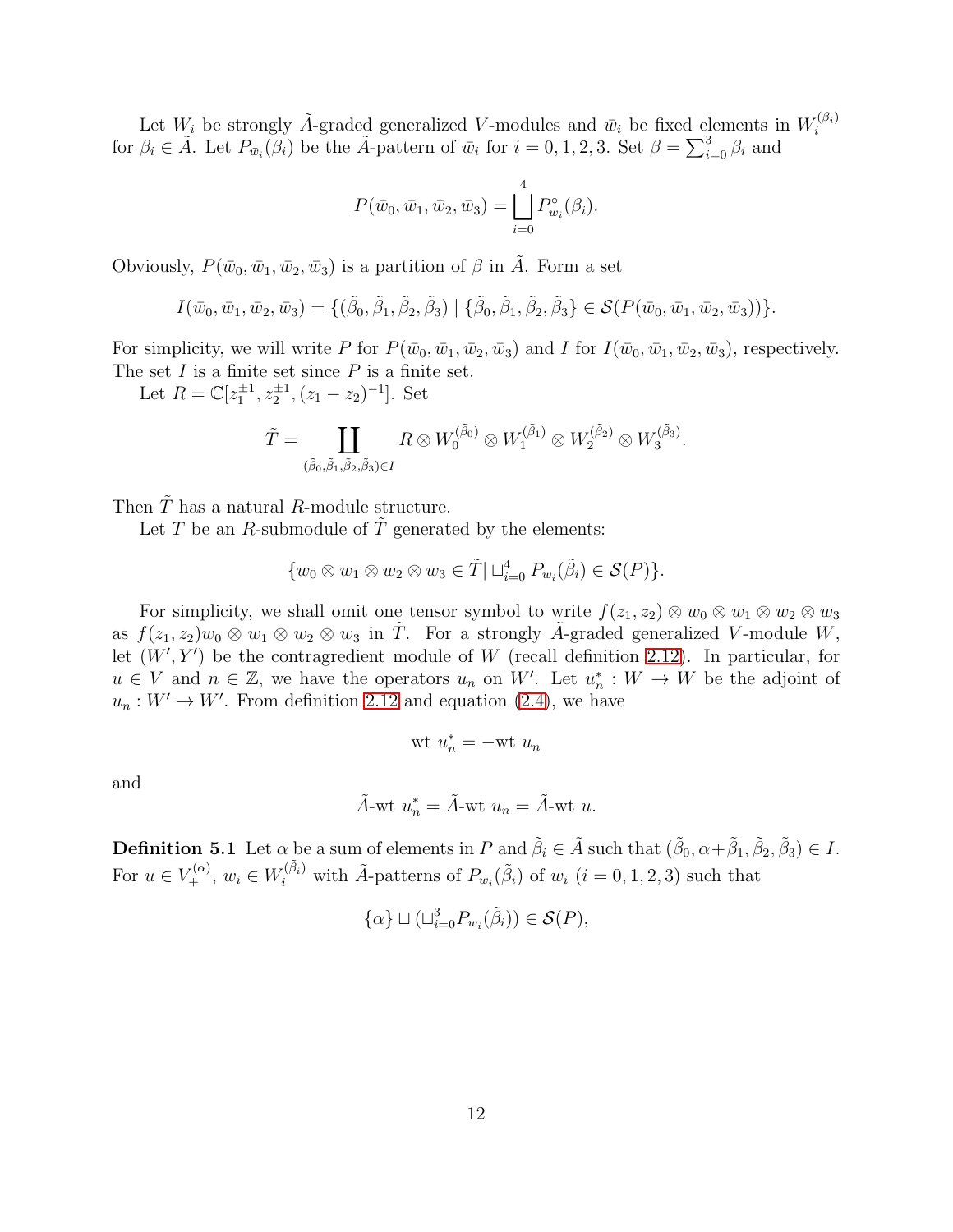we define  $J$  to be the submodule of  $\tilde{T}$  generated by elements of the form

$$
\mathcal{A}(u, w_0, w_1, w_2, w_3)
$$
\n
$$
= \sum_{k\geq 0} {\binom{-1}{k}} (-z_1)^k u_{-1-k}^* w_0 \otimes w_1 \otimes w_2 \otimes w_3 - w_0 \otimes u_{-1} w_1 \otimes w_2 \otimes w_3
$$
\n
$$
- \sum_{k\geq 0} {\binom{-1}{k}} (- (z_1 - z_2))^{-1-k} w_0 \otimes w_1 \otimes u_k w_2 \otimes w_3
$$
\n
$$
- \sum_{k\geq 0} {\binom{-1}{k}} (-z_1)^{-1-k} w_0 \otimes w_1 \otimes w_2 \otimes u_k w_3,
$$
\n
$$
\mathcal{B}(u, w_0, w_1, w_2, w_3)
$$
\n
$$
= \sum_{k\geq 0} {\binom{-1}{k}} (-z_2)^k u_{-1-k}^* w_0 \otimes w_1 \otimes w_2 \otimes w_3
$$

$$
-\sum_{k\geq 0} {\binom{-1}{k}} \left( -(z_1 - z_2) \right)^{-1-k} w_0 \otimes u_k w_1 \otimes w_2 \otimes w_3 - w_0 \otimes w_1 \otimes u_{-1} w_2 \otimes w_3
$$
  

$$
-\sum_{k\geq 0} {\binom{-1}{k}} \left( -z_2 \right)^{-1-k} w_0 \otimes w_1 \otimes w_2 \otimes u_k w_3,
$$

$$
\mathcal{C}(u, w_0, w_1, w_2, w_3)
$$
\n
$$
= u_{-1}^* w_0 \otimes w_1 \otimes w_2 \otimes w_3 - \sum_{k \geq 0} \begin{pmatrix} -1 \\ k \end{pmatrix} z_1^{-1-k} w_0 \otimes u_k w_1 \otimes w_2 \otimes w_3
$$
\n
$$
- \sum_{k \geq 0} \begin{pmatrix} -1 \\ k \end{pmatrix} z_2^{-1-k} w_0 \otimes w_1 \otimes u_k w_2 \otimes w_3 - w_0 \otimes w_1 \otimes w_2 \otimes u_{-1} w_3,
$$
\n
$$
\mathcal{D}(u, w_0, w_1, w_2, w_3)
$$
\n
$$
= u_{-1} w_0 \otimes w_1 \otimes w_2 \otimes w_3
$$
\n
$$
- \sum_{k \geq 0} \begin{pmatrix} -1 \\ k \end{pmatrix} z_1^{k+1} w_0 \otimes e^{z_1^{-1} L(1)} (-z_1^2)^{L(0)} u_k (-z_1^{-2})^{L(0)} e^{-z_1^{-1} L(1)} w_1 \otimes w_2 \otimes w_3
$$
\n
$$
- \sum_{k \geq 0} \begin{pmatrix} -1 \\ k \end{pmatrix} z_2^{k+1} w_0 \otimes w_1 \otimes e^{z_2^{-1} L(1)} (-z_2^2)^{L(0)} u_k (-z_2^{-2})^{L(0)} e^{-z_2^{-1} L(1)} w_2 \otimes w_3
$$
\n
$$
- w_0 \otimes w_1 \otimes w_2 \otimes u_{-1}^* w_3.
$$

<span id="page-12-0"></span>**Lemma 5.2** Let J be the R-submodule of  $\tilde{T}$  defined in definition [5.1.](#page-11-0) Then J is an Rsubmodule of T.

*Proof.* We show only the case that  $\mathcal{A}(u, w_0, w_1, w_2, w_3)$  is in T; the other cases are similar. Since the  $A$ -patterns of elements in  $W_0$  are preserved by the vertex operators, we have

$$
P_{u_{-1-k}^*w_0}(\alpha+\tilde{\beta}_0)\in\mathcal{S}(\{\alpha\}\sqcup P_{w_0}(\tilde{\beta}_0)).
$$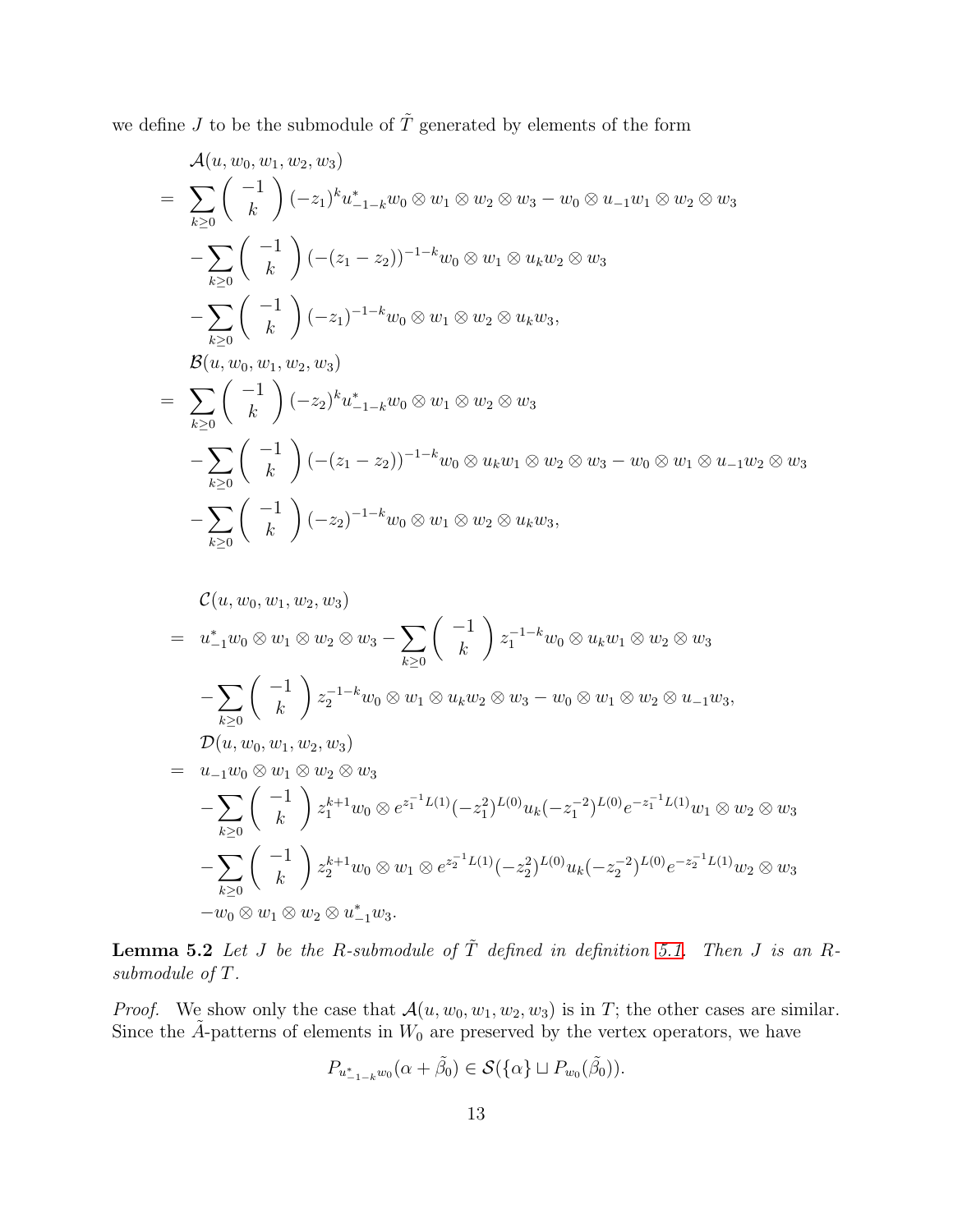Hence

$$
P_{u_{-1-k}^*w_0}(\alpha+\tilde{\beta}_0)\sqcup P_{w_1}(\tilde{\beta}_1)\sqcup P_{w_2}(\tilde{\beta}_2)\sqcup P_{w_3}(\tilde{\beta}_3)\in\mathcal{S}(\{\alpha\}\sqcup(\sqcup_{i=0}^3 P_{w_i}(\tilde{\beta}_i)))\subset\mathcal{S}(P).
$$

Therefore by the definition of T, the first expression in  $\mathcal{A}(u, w_0, w_1, w_2, w_3)$  lies in T. It is similar to show that the other three expressions are also in  $T$ .

<span id="page-13-0"></span>For  $r \in R$ , we can define the R-submodules  $T_{(r)}$ ,  $F_r(T)$  and  $F_r(J)$  as in [\[H\]](#page-24-0). Note that  $F_r(T)$  is a finitely generated R-module since I is a finite set.

**Proposition 5.3** There exists  $N \in \mathbb{Z}$  such that for any  $r \in \mathbb{R}$ ,  $F_r(T) \subset F_r(J) + F_N(T)$ . In particular,  $T = J + F<sub>N</sub>(T)$ .

*Proof.* Since  $W_i$  is  $C_1$ -cofinite with respect to  $\tilde{A}$ , there exists  $N_i \in \mathbb{Z}$  such that for  $n_i \geq N_i$ ,  $(W_i)_{(n_i)}^{(\beta_i)} \subset (C_1(M_i))^{(\beta_i)}$  for  $\beta_i \in \tilde{A}$   $(i = 0, 1, 2, 3)$ . Let  $N = \sum_{i=0}^4 N_i$ .

Let  $w_0 \otimes w_1 \otimes w_2 \otimes w_3$  be a doubly homogeneous element in T. Then we have  $w_i \in W_i^{(\tilde{\beta}_i)}$ i with  $\tilde{A}$ -patterns  $P_{w_i}(\tilde{\beta}_i)$  such that  $\sqcup_{i=0}^3 P_{w_i}(\tilde{\beta}_i) \in \mathcal{S}(P)$ . It suffices to show that  $w_0 \otimes w_1 \otimes$  $w_2 \otimes w_3 \in F_N(T) + J.$ 

If wt  $w_0 \otimes w_1 \otimes w_2 \otimes w_3 \leq N$ , the claim is obvious. Now we assume

$$
wt w_0 \otimes w_1 \otimes w_2 \otimes w_3 > N.
$$

In this case, there exists some  $i \in \{0, 1, 2, 3\}$  such that  $w_i \in (C_1(W_i))^{(\tilde{\beta}_i)}$ . We will discuss the case that  $w_1 \in (C_1(W_1))^{(\tilde{\beta}_1)}$ , the other cases are completely similar.

Without loss of generality, we assume that  $w_1 = u_{-1}w'_1$ , where u and  $w'_1$  are doubly homogeneous such that  $\tilde{A}$ -wt  $u = \alpha \in P_{w_1}(\tilde{\beta}_1)$  and  $P_{w_1}(\tilde{\beta}_1) = {\alpha} \cup P_{w'_1}(\tilde{\beta}_1 - \alpha)$ . By the definition of  $\mathcal{A}(u, w_0, w'_1, w_2, w_3)$ ,

$$
w_0 \otimes w_1 \otimes w_2 \otimes w_3
$$
  
= 
$$
\sum_{k\geq 0} {\binom{-1}{k}} (-z_1)^k u_{-1-k}^* w_0 \otimes w_1' \otimes w_2 \otimes w_3
$$
  

$$
-\sum_{k\geq 0} {\binom{-1}{k}} (- (z_1 - z_2))^{-1-k} w_0 \otimes w_1' \otimes u_k w_2 \otimes w_3
$$
  

$$
-\sum_{k\geq 0} {\binom{-1}{k}} (-z_1)^{-1-k} w_0 \otimes w_1' \otimes w_2 \otimes u_k w_3 - \mathcal{A}(u, w_0, w_1', w_2, w_3).
$$

Since the  $A$ -patterns of elements in  $W_i$  are preserved by the vertex operators, we have

$$
P_{u_kw_i}(\alpha+\tilde{\beta}_i)\in\mathcal{S}(\{\alpha\}\sqcup P_{w_i}(\tilde{\beta}_i)),\ P_{u_{-1-k}^*w_0}(\alpha+\tilde{\beta}_0)\in\mathcal{S}(\{\alpha\}\sqcup P_{w_i}(\tilde{\beta}_0)).
$$

Using the same argument as in the proof of lemma [5.2,](#page-12-0) we see that the elements  $u_{-1-k}^* w_0 \otimes$  $w'_1 \otimes w_2 \otimes w_3$ ,  $w_0 \otimes w'_1 \otimes u_k w_2 \otimes w_3$  and  $w_0 \otimes w'_1 \otimes w_2 \otimes u_k w_3$  are all in T. Note that these elements all have weights strictly less than  $w_0 \otimes w_1 \otimes w_2 \otimes w_3$ , thus the element  $w_0 \otimes w_1 \otimes w_2 \otimes w_3$  can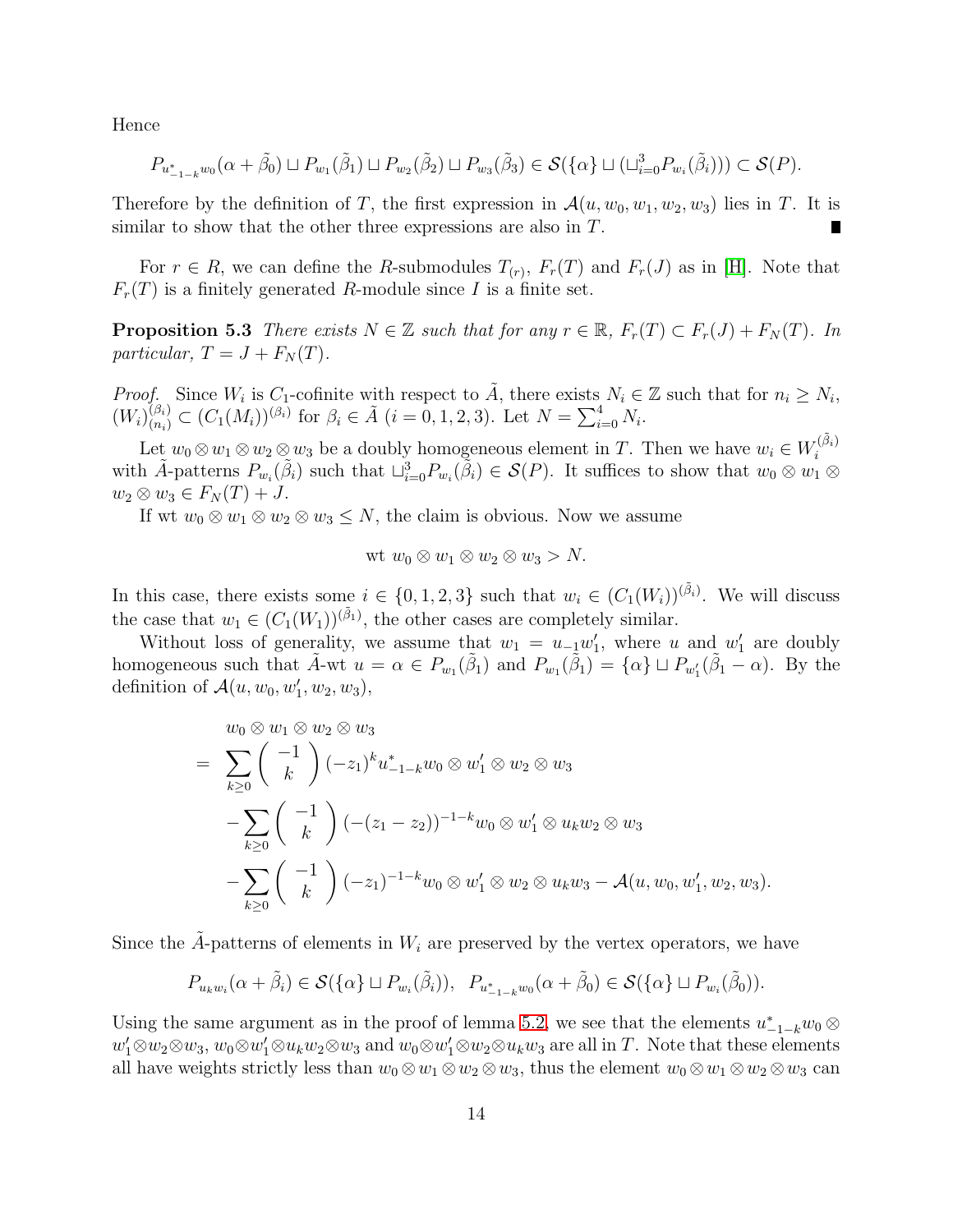be written as a sum of elements of  $J$  and elements of  $T$  with lower weights. By induction on the weight of  $w_0 \otimes w_1 \otimes w_2 \otimes w_3$ , we know that  $w_0 \otimes w_1 \otimes w_2 \otimes w_3$  can be written as a sum of elements of J and an element of  $F<sub>N</sub>(T)$ . Г

For an element  $\mathcal{W} \in T$ , we shall use  $[\mathcal{W}]$  to denote the equivalence class in  $T/J$  containing  $W$ . We have the following theorem:

**Theorem 5.4** Let  $W_i$  be strongly A-graded generalized V-modules for  $i = 0, 1, 2, 3$ . For any A-homogeneous elements  $w_i \in W_i$   $(i = 0, 1, 2, 3)$ , let  $M_1$  and  $M_2$  be the R-submodules of  $T/J$ generated by  $[w_0 \otimes L(-1)^j w_1 \otimes w_2 \otimes w_3], j \geq 0$ , and by  $[w_0 \otimes w_1 \otimes L(-1)^j w_2 \otimes w_3], j \geq 0$ , respectively. Then  $M_1$ ,  $M_2$  are finitely generated. In particular, for any A-homogeneous elements  $w_i \in W_i$   $(i = 0, 1, 2, 3)$ , there exist  $a_k(z_1, z_2)$ ,  $b_l(z_1, z_2) \in R$  for  $k = 1, \ldots, m$  and  $l = 1, \ldots, n$  such that

<span id="page-14-0"></span>
$$
[w_0 \otimes L(-1)^m w_1 \otimes w_2 \otimes w_3] + a_1(z_1, z_2)[w_0 \otimes L(-1)^{m-1} w_1 \otimes w_2 \otimes w_3] + \cdots + a_m(z_1, z_2)[w_0 \otimes w_1 \otimes w_2 \otimes w_3] = 0,
$$
 (5.1)

<span id="page-14-1"></span>
$$
[w_0 \otimes w_1 \otimes L(-1)^n w_2 \otimes w_3] + b_1(z_1, z_2)[w_0 \otimes w_1 \otimes L(-1)^{n-1} w_2 \otimes w_3] + \cdots + b_n(z_1, z_2)[w_0 \otimes w_1 \otimes w_2 \otimes w_3] = 0.
$$
 (5.2)

*Proof.* We construct R-module T and R-submodule  $J \subset T$  associated to for each quadruple  $w_i \in W_i^{(\beta_i)}$  $i^{(p_i)}$   $(i = 0, 1, 2, 3)$ . By proposition [5.3,](#page-13-0)  $T/J$  is finitely generated. Since R is a Noetherian ring, any R-submodule of the finitely generated R-module  $T/J$  is also finitely generated. In particular,  $M_1$  and  $M_2$  are finitely generated. The second conclusion follows immediately. П

Now we establish the existence of systems of differential equations:

**Theorem 5.5** Let  $W_i$  for  $i = 0, 1, 2, 3$  be strongly  $\tilde{A}$ -graded generalized V-modules satisfying the  $C_1$ -cofiniteness condition. Suppose that the A-patterns of elements in  $W_i$  are preserved by the vertex operators. Then for any A-homogeneous elements  $w_i \in W_i$   $(i = 0, 1, 2, 3)$ , there exist

<span id="page-14-5"></span>
$$
a_k(z_1, z_2), b_l(z_1, z_2) \in \mathbb{C}[z_1^{\pm}, z_2^{\pm}, (z_1 - z_2)^{-1}]
$$

for  $k = 1, \ldots, m$  and  $l = 1, \ldots, n$  such that for any strongly graded V-module  $W_4, W_5$  and  $W_6$ , any intertwining operators  $\mathcal{Y}_1, \mathcal{Y}_2, \mathcal{Y}_3, \mathcal{Y}_4, \mathcal{Y}_5$  and  $\mathcal{Y}_6$  of types  $\binom{W_0'}{W_1\,W_4}$ ,  $\binom{W_4}{W_2\,W_3}$ ,  $\binom{W_5}{W_1\,W_2}$ ,  $\begin{pmatrix} W_0' \\ W_5 W_3 \end{pmatrix}$ ,  $\begin{pmatrix} W_0' \\ W_2 W_6 \end{pmatrix}$  and  $\begin{pmatrix} W_6 \\ W_1 W_3 \end{pmatrix}$ , respectively, the series

<span id="page-14-2"></span>
$$
\langle w_0, \mathcal{Y}_1(w_1, z_1) \mathcal{Y}_2(w_2, z_2) w_3 \rangle, \tag{5.3}
$$

<span id="page-14-3"></span>
$$
\langle w_0, \mathcal{Y}_4(\mathcal{Y}_3(w_1, z_1 - z_2)w_2, z_2)w_3 \rangle \tag{5.4}
$$

and

<span id="page-14-4"></span>
$$
\langle w_0, \mathcal{Y}_5(w_2, z_2) \mathcal{Y}_6(w_1, z_1) w_3 \rangle, \tag{5.5}
$$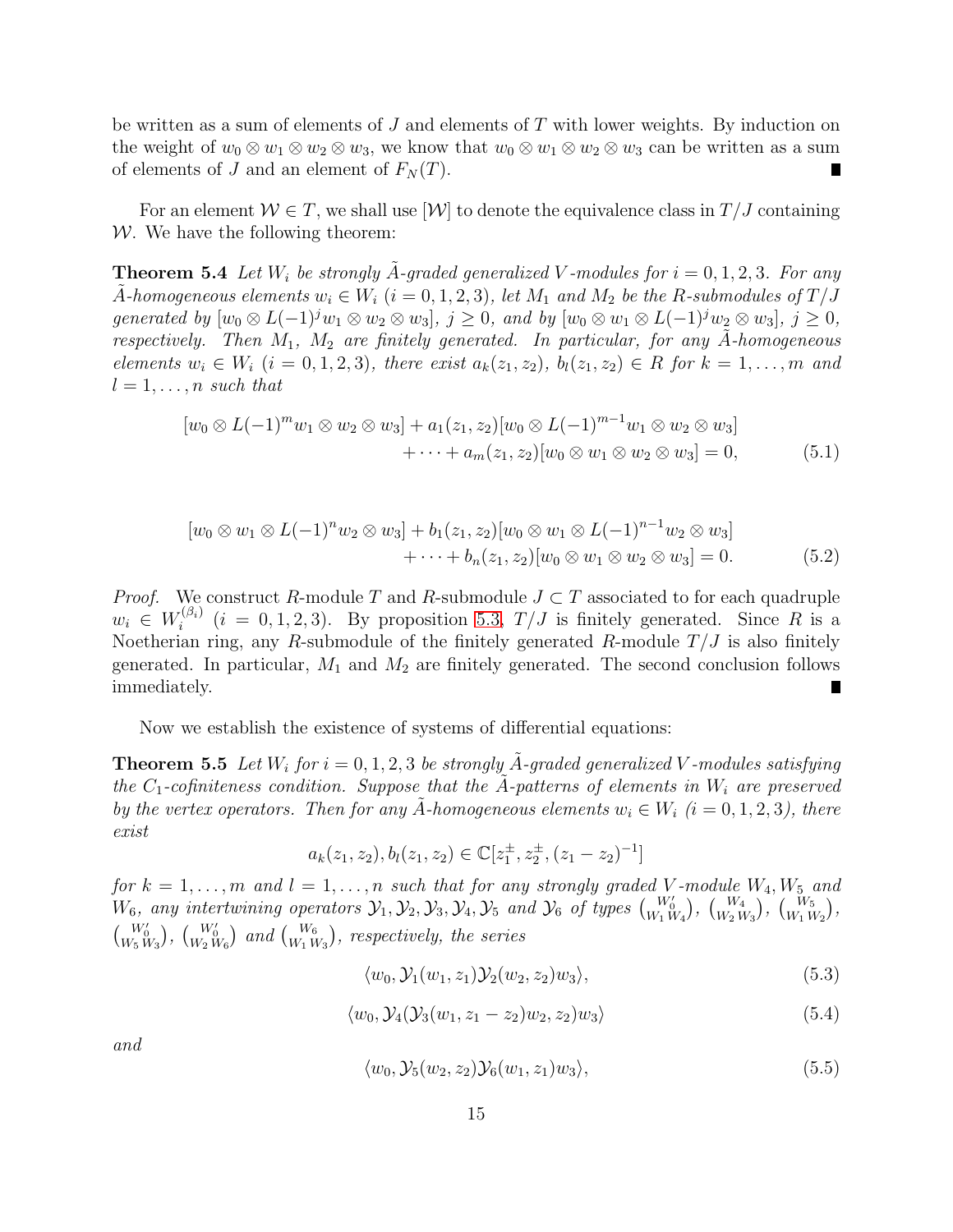satisfy the expansions of the system of differential equations

<span id="page-15-0"></span>
$$
\frac{\partial^m \varphi}{\partial z_1^m} + a_1(z_1, z_2) \frac{\partial^{m-1} \varphi}{\partial z_1^{m-1}} + \dots + a_m(z_1, z_2) \varphi = 0, \tag{5.6}
$$

<span id="page-15-1"></span>
$$
\frac{\partial^n \varphi}{\partial z_2^n} + b_1(z_1, z_2) \frac{\partial^{n-1} \varphi}{\partial z_2^{n-1}} + \dots + b_n(z_1, z_2) \varphi = 0 \tag{5.7}
$$

in the region  $|z_1| > |z_2| > 0$ ,  $|z_2| > |z_1 - z_2| > 0$  and  $|z_2| > |z_1| > 0$ , respectively.

*Proof.* The proof is similar to the proof of Theorem 1.4 in [\[H\]](#page-24-0). We sketch the proof as follows:

Let  $\Delta = \text{wt } w_0 - \text{wt } w_1 - \text{wt } w_2 - \text{wt } w_3$ . Let  $\mathbb{C}(\lbrace x \rbrace)$  be the space of all series of the form  $\sum_{n\in\mathbb{R}} a_n x^n$  for  $n \in \mathbb{R}$  such that  $a_n = 0$  when the real part of n is sufficiently negative. Consider the map

$$
\phi_{\mathcal{Y}_1,\mathcal{Y}_2}: T \longrightarrow z_1^{\Delta} \mathbb{C}(\{z_2/z_1\})[z_1^{\pm 1}, z_2^{\pm 1}]
$$

defined by

$$
\phi_{\mathcal{Y}_1,\mathcal{Y}_2}(f(z_1,z_2)w_0 \otimes w_1 \otimes w_2 \otimes w_3) = \iota_{|z_1|>|z_2|>0}(f(z_1,z_2))\langle w_0, \mathcal{Y}_1(w_1,z_1)\mathcal{Y}_2(w_2,z_2)w_3\rangle,
$$

where

$$
\iota_{|z_1|>|z_2|>0} : R \longrightarrow \mathbb{C}[[z_2/z_1]][z_1^{\pm 1}, z_2^{\pm 1}]
$$

is the map expanding elements of R as series in the regions  $|z_1| > |z_2| > 0$ .

Using the Jacobi identity for the logarithmic intertwining operators, we have that  $\phi_{\mathcal{Y}_1,\mathcal{Y}_2}(J)$ 0. Thus the map  $\phi_{\mathcal{Y}_1,\mathcal{Y}_2}$  induces a map

$$
\bar{\phi}_{\mathcal{Y}_1,\mathcal{Y}_2}:T/J\longrightarrow z_1^\Delta\mathbb{C}(\{z_2/z_1\})[z_1^{\pm 1},z_2^{\pm 1}].
$$

Applying  $\bar{\phi}_{\mathcal{Y}_1,\mathcal{Y}_2}$  to [\(5.1\)](#page-14-0) and [\(5.2\)](#page-14-1) and then use the L(-1)-derivative property for logarithmic intertwining operators, we see that [\(5.3\)](#page-14-2) indeed satisfies the expansions of the system of differential equations in the regions  $|z_1| > |z_2| > 0$ . Similarly, we can prove that [\(5.4\)](#page-14-3) and [\(5.5\)](#page-14-4) satisfy the expansions of the system of differential equations in the regions  $|z_2|$  $|z_1 - z_2| > 0$  and  $|z_2| > |z_1| > 0$ , respectively. П

The following result can be proved by the same method, so we omit the proof.

**Theorem 5.6** Let  $W_i$  be strongly A-graded generalized V-modules satisfying the  $C_1$ -cofiniteness condition for  $i = 0, \ldots, n + 1$ . Suppose that the A-patterns of elements in  $W_i$  are preserved by the vertex operators. For any generalized V-modules  $W_1, \ldots, W_{n-1}$ , let

<span id="page-15-2"></span>
$$
\mathcal{Y}_1, \mathcal{Y}_2, \ldots, \mathcal{Y}_{n-1}, \mathcal{Y}_n
$$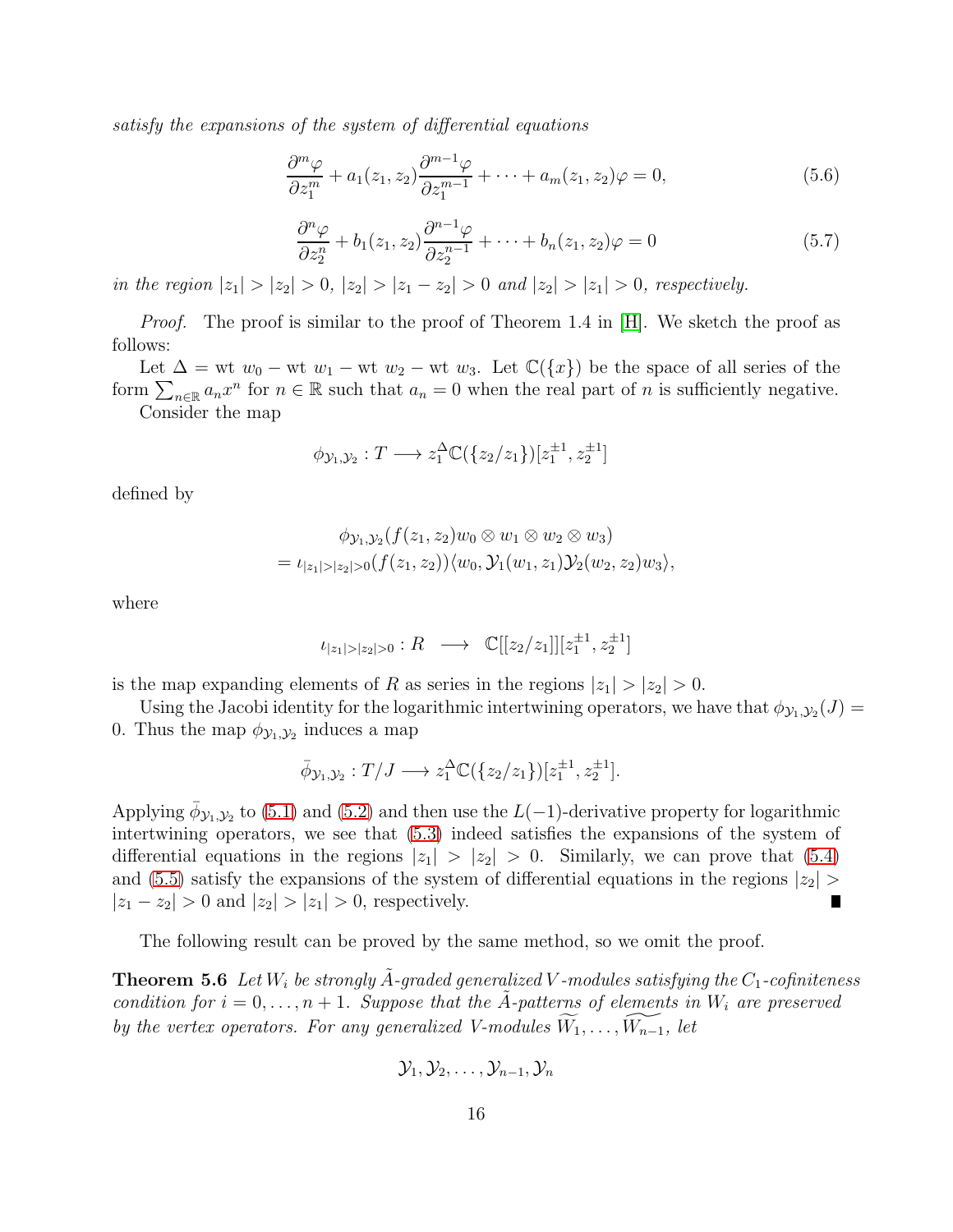be logarithmic intertwining operators of types

$$
{W_0 \choose W_1 \widetilde{W}_1}, \left(\widetilde{W_1 \choose W_2 \widetilde{W}_2}, \ldots, \left(\widetilde{W_{n-2} \choose W_{n-1} \widetilde{W_{n-1}}}\right), \left(\widetilde{W_{n-1} \choose W_n W_{n+1}}\right),\right.
$$

respectively. Then for any  $\tilde{A}$ -homogeneous elements  $w'_{(0)} \in W'_0$ ,  $w_{(1)} \in W_1, \ldots, w_{(n+1)} \in$  $W_{n+1}$ , there exist

$$
a_{k,l}(z_1,\ldots,z_n)\in\mathbb{C}[z_1^{\pm 1},\ldots,z_n^{\pm 1},(z_1-z_2)^{-1},(z_1-z_3)^{-1},\ldots,(z_{n-1}-z_n)^{-1}]
$$

for  $k = 1, \ldots, m$  and  $l = 1, \ldots, n$  such that the series

$$
\langle w'_{(0)}, \mathcal{Y}_1(w_{(1)}, z_1) \cdots \mathcal{Y}_n(w_{(n)}, z_n) w_{(n+1)} \rangle
$$

satisfies the system of differential equations

<span id="page-16-0"></span>
$$
\frac{\partial^m \varphi}{\partial z_l^m} + \sum_{k=1}^m a_{k,l}(z_1, \dots, z_n) \frac{\partial^{m-k} \varphi}{\partial z_l^{m-k}} = 0, \quad l = 1, \dots, n
$$
\n(5.8)

in the region  $|z_1| > \cdots > |z_n| > 0$ .

## 6 The regularity of the singular points

We first recall the definition for *regular singular points* for a system of differential equations given in  $[K]$ . For the system of differential equations of form  $(5.8)$ , a singular point

$$
z_0 = (z_0^{(1)}, \ldots, z_0^{(n)})
$$

is an isolated singular point of the coefficient matrix

$$
a_{k,l}(z_1,\ldots,z_n)\in\mathbb{C}[z_1^{\pm 1},\ldots,z_n^{\pm 1},(z_1-z_2)^{-1},(z_1-z_3)^{-1},\ldots,(z_{n-1}-z_n)^{-1}]
$$

for  $k = 1, ..., m$  and  $l = 1, ..., n$ . For  $s = (s_1, ..., s_n) \in \mathbb{Z}_+^n$ , set

$$
|s| = \sum_{i=0}^{n} s_i
$$

and

$$
(\log(z-z_0))^s = (\log(z_1-z_0^{(1)}))^{s_1} \cdots (\log(z_n-z_0^{(n)}))^{s_n}.
$$

For  $t = (t^{(1)}, ..., t^{(n)}) \in \mathbb{C}^n$ , set

$$
(z-z_0)^t = (z_1 - z_0^{(1)})^{t^{(1)}} \cdots (z_n - z_0^{(n)})^{t^{(n)}}.
$$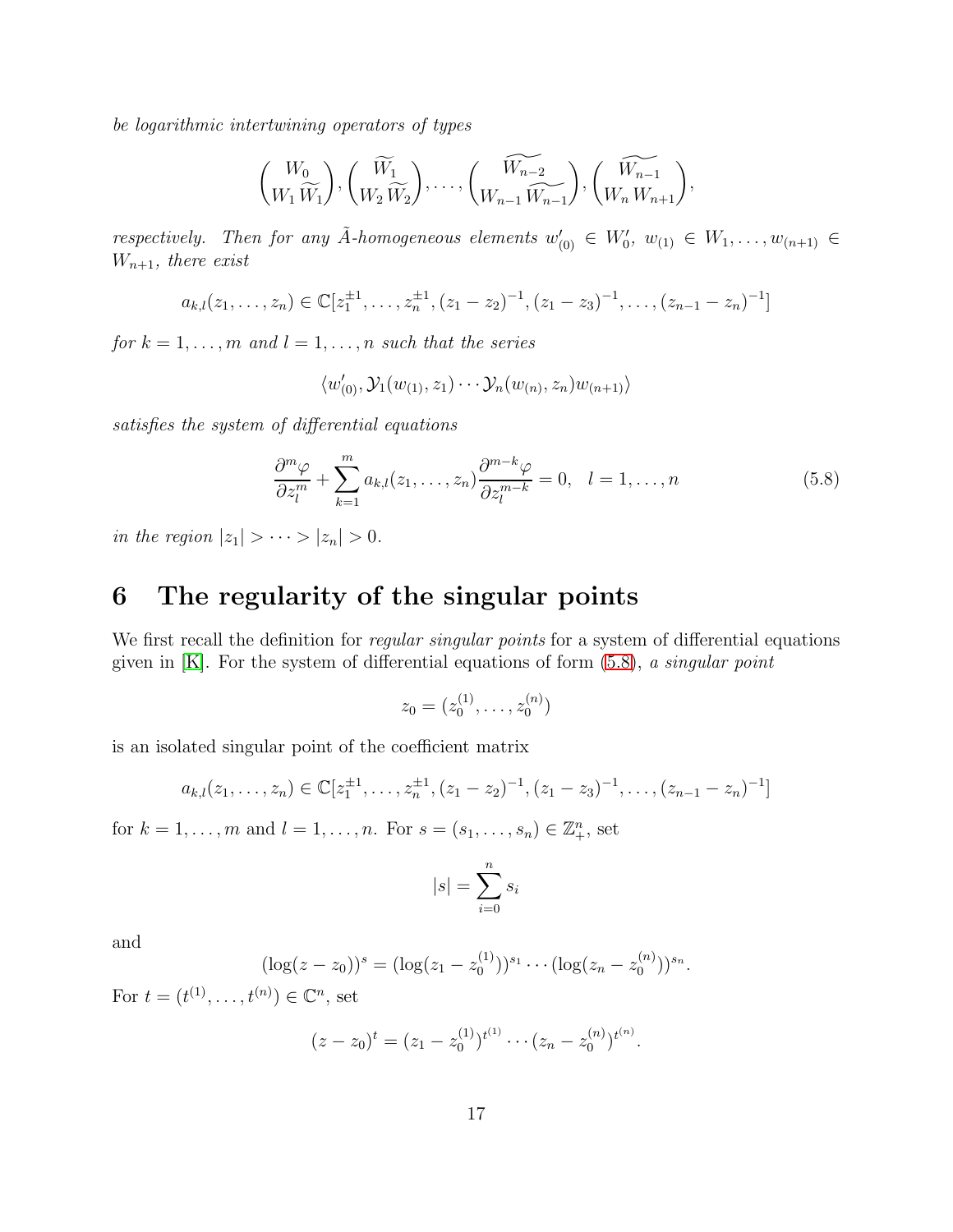A singular point  $z_0$  for the system of differential equations of form [\(5.8\)](#page-16-0) is regular if every solution in the punctured disc  $(D^{\times})^n$ 

$$
0 < |z_i - z_0^{(i)}| < a_i
$$

with some  $a_i \in \mathbb{R}_+$   $(i = 1, \ldots, n)$  is of the form

$$
\varphi(z) = \sum_{i=1}^{r} \sum_{|m| < M} (z - z_0)^{t_i} (\log(z - z_0))^m f_{t_i, m}(z - z_0)
$$

with  $M, r \in \mathbb{Z}_+$  and each  $f_{t_i,m}(z-z_0)$  holomorphic in  $(D^{\times})^n$ . Theorem B.16 in [\[K\]](#page-25-6) gives a sufficient condition for a singular point of a system of differential equations to be regular.

As in [\[H\]](#page-24-0), for  $r \in \mathbb{R}$ , we define the R-modules  $F_r^{(z_1=z_2)}(R)$ ,  $F_r^{(z_1=z_2)}(T)$  and  $F_r^{(z_1=z_2)}(\tilde{T})$ , which provide filtration associated to the singular point  $z_1 = z_2$  on R, R-modules T and  $\widetilde{T}$ , respectively.

<span id="page-17-0"></span>Let  $F_r^{(z_1=z_2)}(J) = F_r^{(z_1=z_2)}(T) \cap J$  for  $r \in \mathbb{R}$ . We have the following refinement of Proposition [5.3:](#page-13-0)

**Proposition 6.1** For any  $r \in \mathbb{R}$ ,  $F_r^{(z_1=z_2)}(T) \subset F_r^{(z_1=z_2)}(J) + F_N(T)$ .

Proof. The proof is similar to the proof of proposition [5.3](#page-13-0) except for some slight differences. We discuss elements of the form  $w_0 \otimes u_{-1}w_1 \otimes w_2 \otimes w_3$  with weight s, where  $w_i \in W_i^{(\tilde{\beta}_i)}$ i for  $i = 0, 1, 2, 3$  and  $u \in (V_0)_+$ . By definition of the element  $\mathcal{A}(u, w_0, w_1, w_2, w_3)$  in the  $R$ -submodule  $J$ , we have

$$
w_0 \otimes u_{-1}w_1 \otimes w_2 \otimes w_3
$$
  
=  $\sum_{k\geq 0} {\binom{-1}{k}} (-z_1)^k u_{-1-k}^* w_0 \otimes w_1 \otimes w_2 \otimes w_3 - \mathcal{A}(u, w_0, w_1, w_2, w_3)$   
-  $\sum_{k\geq 0} {\binom{-1}{k}} (- (z_1 - z_2))^{-1-k} w_0 \otimes w_1 \otimes u_k w_2 \otimes w_3$   
-  $\sum_{k\geq 0} {\binom{-1}{k}} (-z_1)^{-1-k} w_0 \otimes w_1 \otimes w_2 \otimes u_k w_3.$ 

We know that the elements  $u_{-1-k}^* w_0 \otimes w_1 \otimes w_2 \otimes w_3$ ,  $w_0 \otimes w_1 \otimes u_k w_2 \otimes w_3$  and  $w_0 \otimes w_1 \otimes w_2 \otimes u_k w_3$ for  $k \geq 0$  lie in T with weights less than the weight of  $w_0 \otimes u_{-1}w_1 \otimes w_2 \otimes w_3$ .

By induction assumption,  $u_{-1-k}^* w_0 \otimes w_1 \otimes w_2 \otimes w_3$ ,  $w_0 \otimes w_1 \otimes w_2 \otimes u_k w_3 \in F_s^{(z_1=z_2)}(J)$  +  $F_N(T)$  and  $w_0 \otimes w_1 \otimes u_k w_2 \otimes w_3 \in F_{s-k-1}^{(z_1=z_2)}$  $s_{s-k-1}(J) + F_N(T)$ . Hence the element  $(-(z_1-z_2))^{-1-k}w_0$ ⊗  $w_1 \otimes u_k w_2 \otimes w_3 \in F_s^{(z_1=z_2)}(J) + F_N(T)$ . Thus in this case,  $w_0 \otimes u_{-1}w_1 \otimes w_2 \otimes w_3$  can be written as a sum of an element of  $F_s^{(z_1=z_2)}(J)$  and an element of  $F_N(T)$ .

We shall also consider the ring  $\mathbb{C}[z_1^{\pm}, z_2^{\pm}]$  and the  $\mathbb{C}[z_1^{\pm}, z_2^{\pm}]$ -module

$$
T^{(z_1=z_2)} = \coprod_{(\tilde{\beta}_0, \tilde{\beta}_1, \tilde{\beta}_2, \tilde{\beta}_3) \in I} \mathbb{C}[z_1^{\pm}, z_2^{\pm}] \otimes \{w_0 \otimes w_1 \otimes w_2 \otimes w_3 | w_i \in W_i^{(\tilde{\beta}_i)}, \sqcup_{i=0}^3 P_{w_i}(\tilde{\beta}_i) \in \mathcal{S}(P)\}.
$$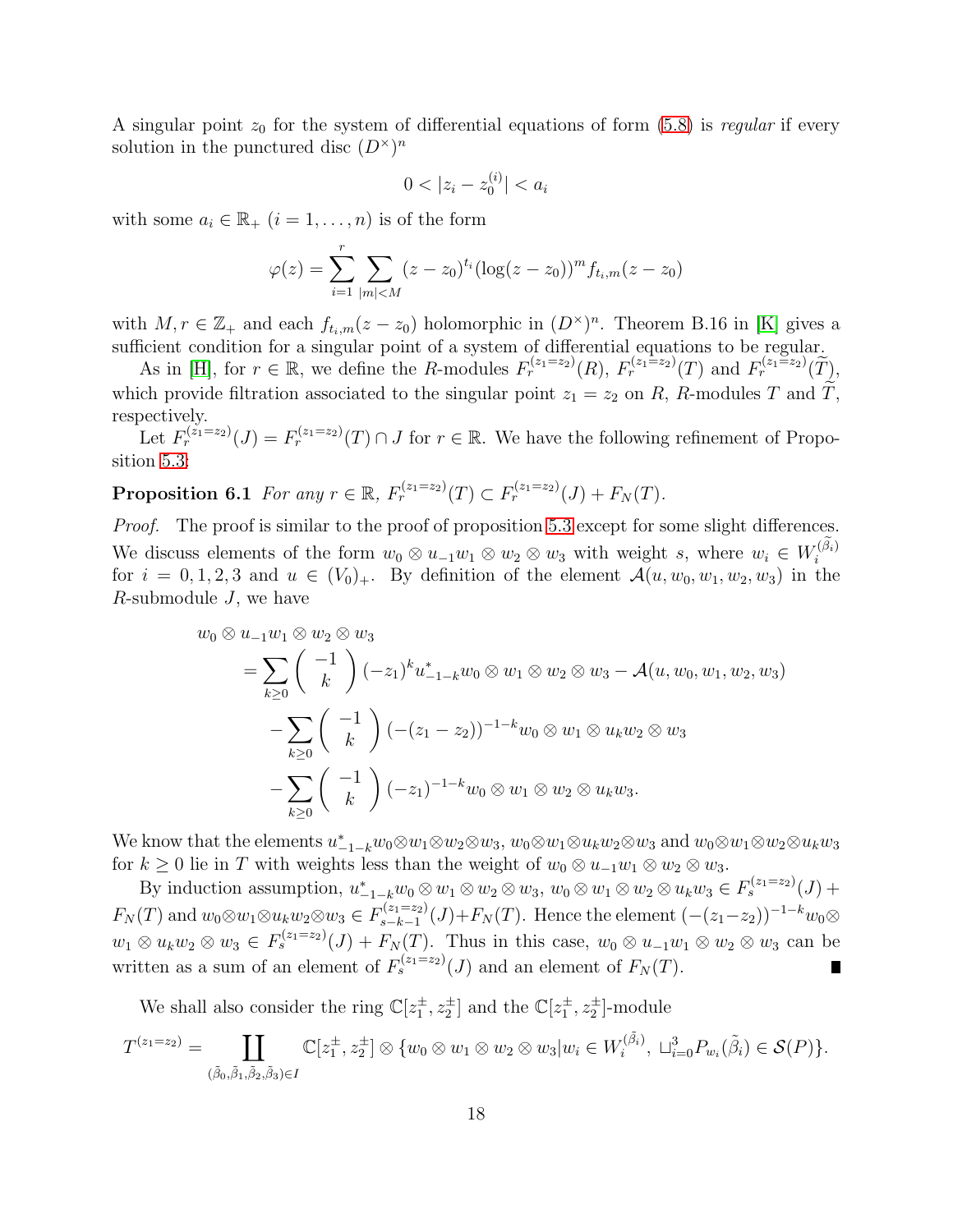Let  $T^{(z_1=z_2)}_{(r)}$  $(n(r))$  be the space of elements of  $T^{(z_1=z_2)}$  of weight r for  $r \in \mathbb{R}$ . Let  $F_r(T^{(z_1=z_2)}) =$  $\coprod_{s\leq r} T_{(s)}^{(z_1=z_2)}$  $S^{(z_1=z_2)}_{(s)}$ . These subspaces give a filtration of  $T^{(z_1=z_2)}$  in the following sense:  $F_r(T^{(z_1=z_2)}) \subset T$  $F_s(T^{(z_1=z_2)})$  for  $r \leq s$  and  $T^{(z_1=z_2)} = \coprod_{r \in \mathbb{R}} F_r(T^{(z_1=z_2)})$ .

Let  $w_i \in W_i^{(\tilde{\beta}_i)}$ <sup> $(\beta_i)$ </sup>, where  $(\tilde{\beta}_0, \tilde{\beta}_1, \tilde{\beta}_2, \tilde{\beta}_3) \in I$  and  $\sqcup_{i=0}^3 P_{w_i}(\tilde{\beta}_i) \in \mathcal{S}(P)$ . Then by Proposition [6.1,](#page-17-0)

$$
w_0 \otimes w_1 \otimes w_2 \otimes w_3 = \mathcal{W}_1 + \mathcal{W}_2
$$

<span id="page-18-0"></span>where  $\mathcal{W}_1 \in F_{\sigma}^{(z_1=z_2)}(J)$  and  $\mathcal{W}_2 \in F_N(T)$ . Using the same proof as Lemma 2.2 in [\[H\]](#page-24-0), we have the following lemma:

**Lemma 6.2** For any  $s \in [0,1)$ , there exist  $S \in \mathbb{R}$  such that  $s+S \in \mathbb{Z}_+$  and for any  $w_i \in W_i$ ,  $i = 0, 1, 2, 3$ , satisfying  $\sigma \in s + \mathbb{Z}$ ,  $(z_1 - z_2)^{\sigma + S} \mathcal{W}_2 \in T^{(z_1 = z_2)}$ .

**Theorem 6.3** Let  $W_i$ ,  $w_i \in W_i$  for  $i = 0, 1, 2, 3, 4$ ,  $\mathcal{Y}_1$  and  $\mathcal{Y}_2$  be the same as in Theorem [5.5.](#page-14-5) For any possible singular point of the form  $(z_1 = 0, z_2 = 0, z_1 = \infty, z_2 = \infty, z_1 = z_2)$ ,  $z_1^{-1}(z_1 - z_2) = 0$ , or  $z_2^{-1}(z_1 - z_2) = 0$ , there exist

<span id="page-18-1"></span>
$$
a_k(z_1, z_2), b_l(z_1, z_2) \in \mathbb{C}[z_1^{\pm}, z_2^{\pm}, (z_1 - z_2)^{-1}]
$$

for  $k = 1, \ldots, m$  and  $l = 1, \ldots, n$ , such that this singular point of the system [\(5.6\)](#page-15-0) and [\(5.7\)](#page-15-1) satisfied by [\(5.3\)](#page-14-2) is regular.

*Proof.* The proof is the same as the proof of Theorem 2.3 in  $[H]$  except that we use Proposition [6.1](#page-17-0) and Lemma [6.2](#page-18-0) here.

We can prove the following theorem using the same method, so we omit the proof here.

**Theorem 6.4** For any set of possible singular points of the system [\(5.8\)](#page-16-0) in Theorem [5.6](#page-15-2) of the form  $z_i = 0$  or  $z_i = \infty$  for some i or  $z_i = z_j$  for some  $i \neq j$ , the  $a_{k,l}(z_1, \ldots, z_n)$  in Theorem [5.6](#page-15-2) can be chosen for  $k = 1, \ldots, m$  and  $l = 1, \ldots, n$  so that these singular points are regular.

## 7 Convergence and extension property

In the logarithmic tensor category theory developed in [\[HLZ1\]](#page-24-1)-[\[HLZ8\]](#page-25-5), the convergence and expansion property for the logarithmic intertwining operators are needed in the construction of the associativity isomorphism. In this Section, we will recall the definition of convergence and expansion property for products and iterates of logarithmic intertwining operators and then follow [\[HLZ7\]](#page-25-0) and [\[HLZ8\]](#page-25-5) to give sufficient conditions for a category to have these properties.

Throughout this Section, we will let  $\mathcal{M}_{sg}$  (respectively,  $\mathcal{GM}_{sg}$ ) denote the category of the strongly  $A$ -graded (respectively, generalized) V-modules. We are going to study the subcategory C of  $\mathcal{M}_{sq}$  (respectively,  $\mathcal{GM}_{sq}$ ) satisfying the following assumptions.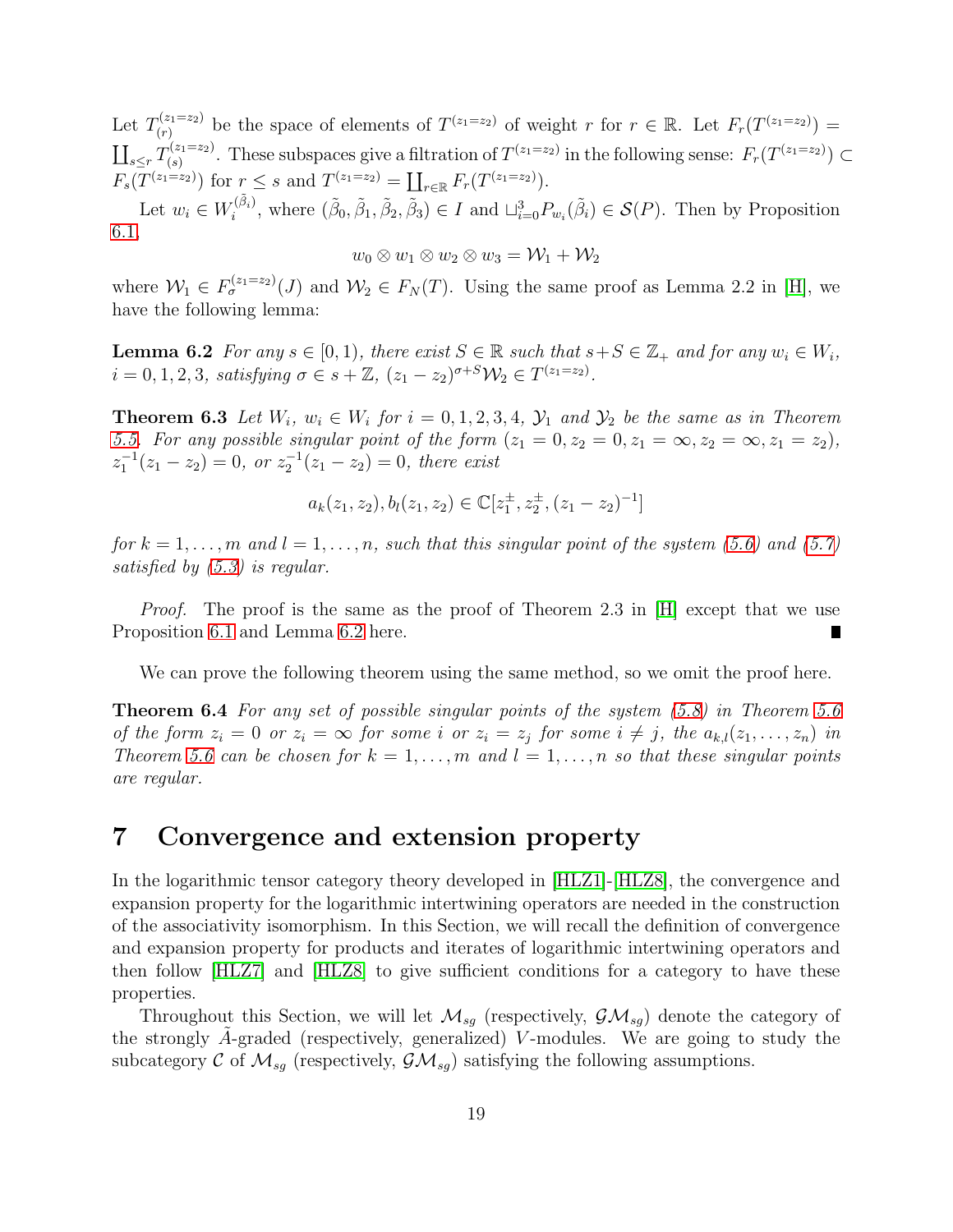Assumption 7.1 We shall assume the following:

- A and A are abelian groups satisfying  $A \leq A$ .
- V is a strongly A-graded conformal vertex algebra and V is an object of C as a Vmodule.
- All (generalized) V-modules are lower bounded, satisfy the  $C_1$ -cofiniteness condition with respect to  $A$ .
- The  $\hat{A}$ -patterns of elements in the (generalized) modules are preserved by the vertex operators.
- For any object of  $\mathcal{C}$ , the (generalized) weights are real numbers and in addition there exist  $K \in \mathbb{Z}$  such that  $(L(0) - L(0)_s)^K = 0$  on the generalized module.
- $\bullet$  C is closed under images, under the contragredient functor, under taking finite direct sums.

Given objects  $W_1, W_2, W_3, W_4, M_1$  and  $M_2$  of the category  $\mathcal{C}$ , let  $\mathcal{Y}_1, \mathcal{Y}_2, \mathcal{Y}^1$  and  $\mathcal{Y}^2$  be logarithmic intertwining operators of types  $\binom{W_4}{W_1 M_1}$ ,  $\binom{M_1}{W_2 W_3}$ ,  $\binom{W_4}{M_2 W_3}$  and  $\binom{M_2}{W_1 W_2}$ , respectively. We recall the following definitions and theorems from Section 11 in [\[HLZ7\]](#page-25-0):

Convergence and extension property for products For any  $\beta \in A$ , there exists an integer  $N_\beta$  depending only on  $\mathcal{Y}_1$  and  $\mathcal{Y}_2$  and  $\beta$ , and for any doubly homogeneous elements  $w_{(1)} \in (W_1)^{(\beta_1)}$  and  $w_{(2)} \in (W_2)^{(\beta_2)}$   $(\beta_1, \beta_2 \in \tilde{A})$  and any  $w_{(3)} \in W_3$  and  $w'_{(4)} \in W'_4$  such that

$$
\beta_1 + \beta_2 = -\beta,
$$

there exist  $M \in \mathbb{N}, r_k, s_k \in \mathbb{R}, i_k, j_k \in \mathbb{N}, k = 1, ..., M$ , and analytic functions  $f_k(z)$  on  $|z| < 1, k = 1, \ldots, M$ , satisfying

wt 
$$
w_{(1)}
$$
 + wt  $w_{(2)}$  +  $s_k$  >  $N_\beta$ ,  $k = 1, ..., M$ ,

such that

$$
\langle w'_{(4)}, \mathcal{Y}_1(w_{(1)}, x_1) \mathcal{Y}_2(w_{(2)}, x_2) w_{(3)} \rangle_{W_4}|_{x_1 = z_1, x_2 = z_2}
$$

is absolutely convergent when  $|z_1| > |z_2| > 0$  and can be analytically extended to the multivalued analytic function

$$
\sum_{k=1}^{M} z_2^{r_k} (z_1 - z_2)^{s_k} (\log z_2)^{i_k} (\log (z_1 - z_2))^{j_k} f_k(\frac{z_1 - z_2}{z_2})
$$

(here  $\log(z_1-z_2)$  and  $\log z_2$ , and in particular, the powers of the variables, mean the multivalued functions, not the particular branch we have been using) in the region  $|z_2| > |z_1 - z_2| > 0$ .

Convergence and extension property without logarithms for products When  $i_k = j_k = 0$  for  $k = 1, ..., M$ , we call the property above the *convergence and extension* property without logarithms for products.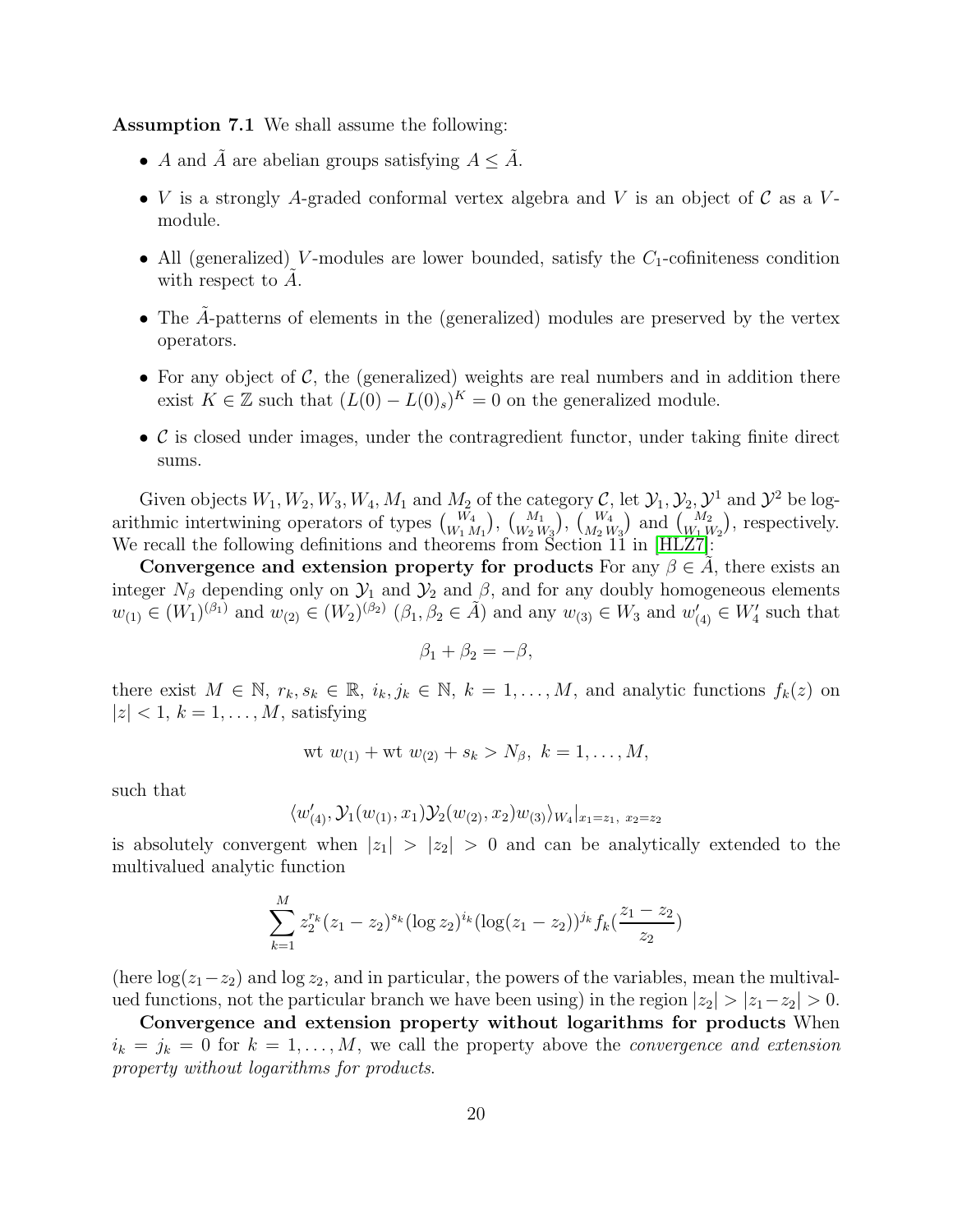Convergence and extension property for iterates For any  $\beta \in \tilde{A}$ , there exists an integer  $\tilde{N}_{\beta}$  depending only on  $\mathcal{Y}^1$  and  $\mathcal{Y}^2$  and  $\beta$ , and for any doubly homogeneous elements  $w_{(1)} \in (W_1)^{(\beta_1)}$  and  $w_{(2)} \in (W_2)^{(\beta_2)}$   $(\beta_1, \beta_2 \in \tilde{A})$  and any  $w_{(3)} \in W_3$  and  $w'_{(4)} \in W'_4$  such that

$$
\beta_1 + \beta_2 = -\beta,
$$

there exist  $\tilde{M} \in \mathbb{N}, \ \tilde{r_k}, \tilde{s_k} \in \mathbb{R}, \ \tilde{i_k}, \tilde{j_k} \in \mathbb{N}, \ k = 1, \ldots, \tilde{M}$ , and analytic functions  $\tilde{f_k}(z)$  on  $|z| < 1, k = 1, \ldots, M$ , satisfying

wt 
$$
w_{(1)}
$$
 + wt  $w_{(2)}$  +  $\tilde{s_k} > \tilde{N_\beta}$ ,  $k = 1, ..., \tilde{M}$ ,

such that

$$
\langle w'_{(0)}, \mathcal{Y}_{1}(\mathcal{Y}_{2}(w_{(1)}, x_{0})w_{(2)}, x_{2})w_{(3)}\rangle_{W_{4}}|_{x_{0}=z_{1}-z_{2}, x_{2}=z_{2}}
$$

is absolutely convergent when  $|z_2| > |z_1 - z_2| > 0$  and can be analytically extended to the multivalued analytic function

$$
\sum_{k=1}^{\tilde{M}} z_1^{\tilde{r_k}} z_2^{\tilde{s_k}} (\log z_1)^{\tilde{i_k}} (\log z_2)^{\tilde{j_k}} \tilde{f_k}(\frac{z_2}{z_1})
$$

(here  $\log z_1$  and  $\log z_2$ , and in particular, the powers of the variables, mean the multivalued functions, not the particular branch we have been using) in the region  $|z_1| > |z_2| > 0$ .

Convergence and extension property without logarithmic for iterates When  $i_k = j_k = 0$  for  $k = 1, ..., M$ , we call the property above the *convergence and extension* property without logarithms for iterates.

If the convergence and extension property (with or without logarithms) for products holds for any objects  $W_1, W_2, W_3, W_4$  and  $M_1$  of C and any logarithmic intertwining operators  $\mathcal{Y}_1$ and  $\mathcal{Y}_2$  of the types as above, we say that the convergence and extension property for products holds in  $\mathcal{C}$ . We similarly define the meaning of the phrase the convergence and extension property for iterates holds in C.

The following theorem generalizes Theorem 11.8 in [\[HLZ7\]](#page-25-0) to the strongly graded generalized modules for a strongly graded conformal vertex algebra:

#### **Theorem 7.2** Let  $V$  be a strongly graded conformal vertex algebra. Then

- 1. The convergence and extension properties for products and iterates hold in  $\mathcal{C}$ . If  $\mathcal{C}$  is in  $\mathcal{M}_{sq}$  and if every object of C is a direct sum of irreducible objects of C and there are only finitely many irreducible objects of  $\mathcal C$  (up to equivalence), then the convergence and extension properties without logarithms for products and iterates hold in C.
- 2. For any  $n \in \mathbb{Z}_+$ , any objects  $W_1, \ldots, W_{n+1}$  and  $\widetilde{W}_1, \ldots, \widetilde{W_{n-1}}$  of  $\mathcal{C}$ , any logarithmic intertwining operators

$$
\mathcal{Y}_1, \mathcal{Y}_2, \ldots, \mathcal{Y}_{n-1}, \mathcal{Y}_n
$$

of types

$$
{W_0 \choose W_1 \widetilde{W}_1}, \left(\widetilde{W_1 \choose W_2 \widetilde{W}_2}, \ldots, \left(\widetilde{W_{n-2 \choose W_{n-1} \widetilde{W}_{n-1}}}\right), \left(\widetilde{W_{n-1 \choose W_{n} W_{n+1}}}\right),\right.
$$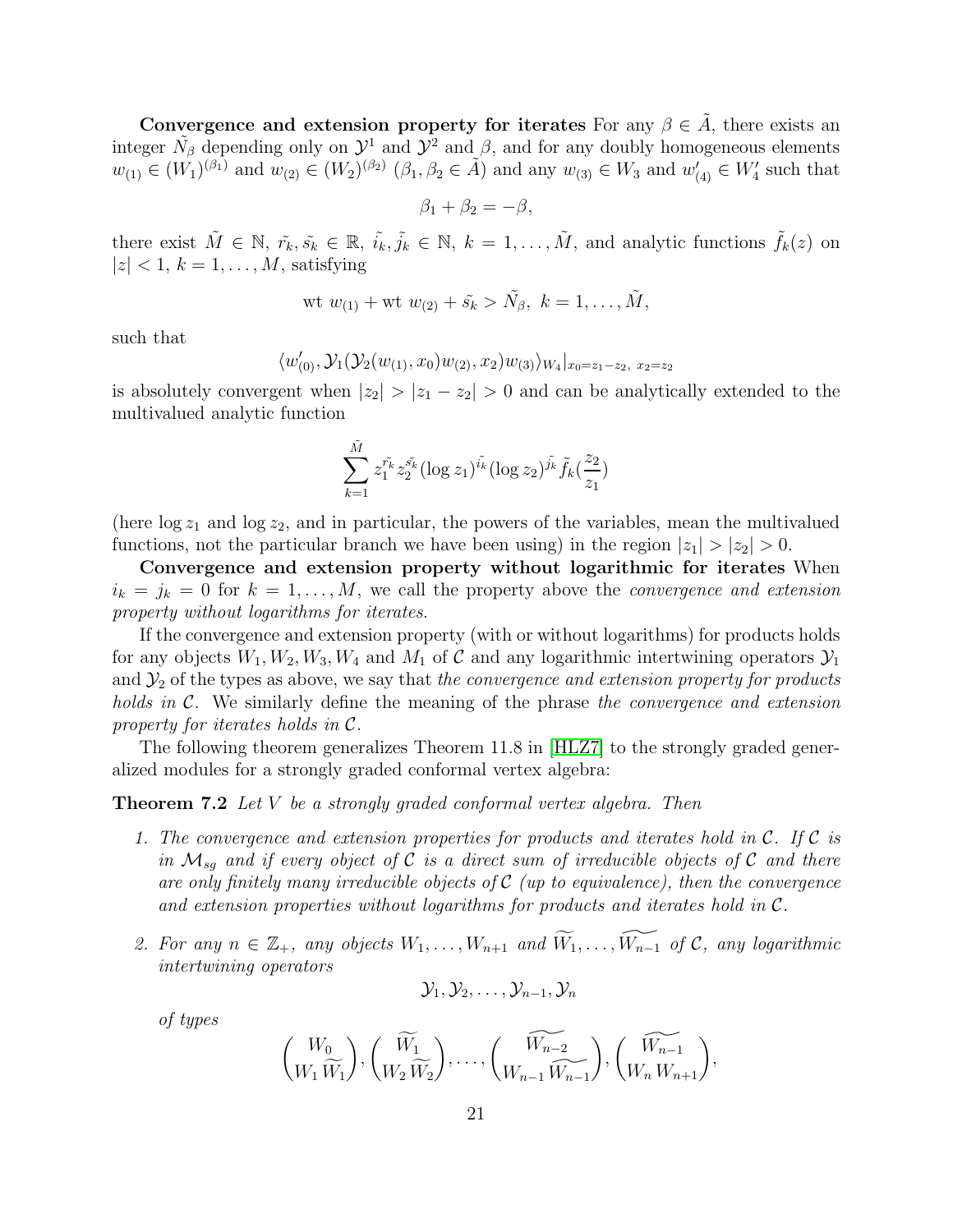respectively, and any  $w'_{(0)} \in W'_0$ ,  $w_{(1)} \in W_1, \ldots, W_{(n+1)} \in W_{n+1}$ , the series

$$
\langle w'_{(0)}, \mathcal{Y}_1(w_{(1)}, z_1) \cdots \mathcal{Y}_n(w_{(n)}, z_n) w_{(n+1)} \rangle
$$

is absolutely convergent in the region  $|z_1| > \cdots > |z_n| > 0$  and its sum can be analytically extended to a multivalued analytic function on the region given by  $z_1 \neq 0$ ,  $i=1,\ldots,n$ ,  $z_i\neq z_j$ ,  $i\neq j$ , such that for any set of possible singular points with either  $z_i = 0, z_i = \infty$  or  $z_i = z_j$  for  $i \neq j$ , this multivalued analytic function can be expanded near the singularity as a series having the same form as the expansion near the singular points of a solution of a system of differential equations with regular singular points.

Proof. The first statement in the first part and the statement in the second part of the theorem follow directly from Theorem [5.6](#page-15-2) and Theorem [6.4](#page-18-1) and the theorem of differential equations with regular singular points. The second statement in the first part can be proved using the same method in [\[H\]](#page-24-0).

#### 8 Examples

<span id="page-21-1"></span>Example 8.1 The notion of conformal vertex algebra strongly graded with respect to the trivial group is exactly the notion of vertex operator algebra. Let V be a vertex operator algebra, viewed (equivalently) as a conformal vertex algebra strongly graded with respect to the trivial group. Then the  $V$ -modules that are strongly graded with respect to the trivial group (in the sense of Definition [2.5\)](#page-5-0) are exactly the (C-graded) modules for  $V$  as a vertex operator algebra, with the grading restrictions as follows: For  $n \in \mathbb{C}$ ,

 $W_{(n+k)} = 0$  for  $k \in \mathbb{Z}$  sufficiently negative

and

$$
\dim W_{(n)} < \infty.
$$

<span id="page-21-0"></span>Example 8.2 An important source of examples of strongly graded conformal vertex algebras and modules comes from the vertex algebras and modules associated with even lattices. We recall the following construction from [\[FLM\]](#page-24-4). Let  $L$  be an even lattice, i.e., a finite-rank free abelian group equipped with a nondegenerate symmetric bilinear form  $\langle \cdot, \cdot \rangle$ , not necessarily positive definite, such that  $\langle \alpha, \alpha \rangle \in 2\mathbb{Z}$  for all  $\alpha \in L$ . Let  $\mathfrak{h} = L \otimes_{\mathbb{Z}} \mathbb{C}$ . Then  $\mathfrak{h}$  is a vector space with a nonsingular bilinear form  $\langle \cdot, \cdot \rangle$ , extended from L. We form a Heisenberg algebra

$$
\widehat{\mathfrak{h}}_{\mathbb{Z}}=\coprod_{n\in\mathbb{Z},\ n\neq 0}\mathfrak{h}\otimes t^n\oplus\mathbb{C}c.
$$

Let  $(\widehat{L}, \overline{\phantom{a}})$  be a central extension of L by a finite cyclic group  $\langle \kappa | \kappa^s = 1 \rangle$ . Fix a primitive sth root of unity, say  $\omega$ , and define the faithful character

 $\chi : \langle \kappa \rangle \to \mathbb{C}^*$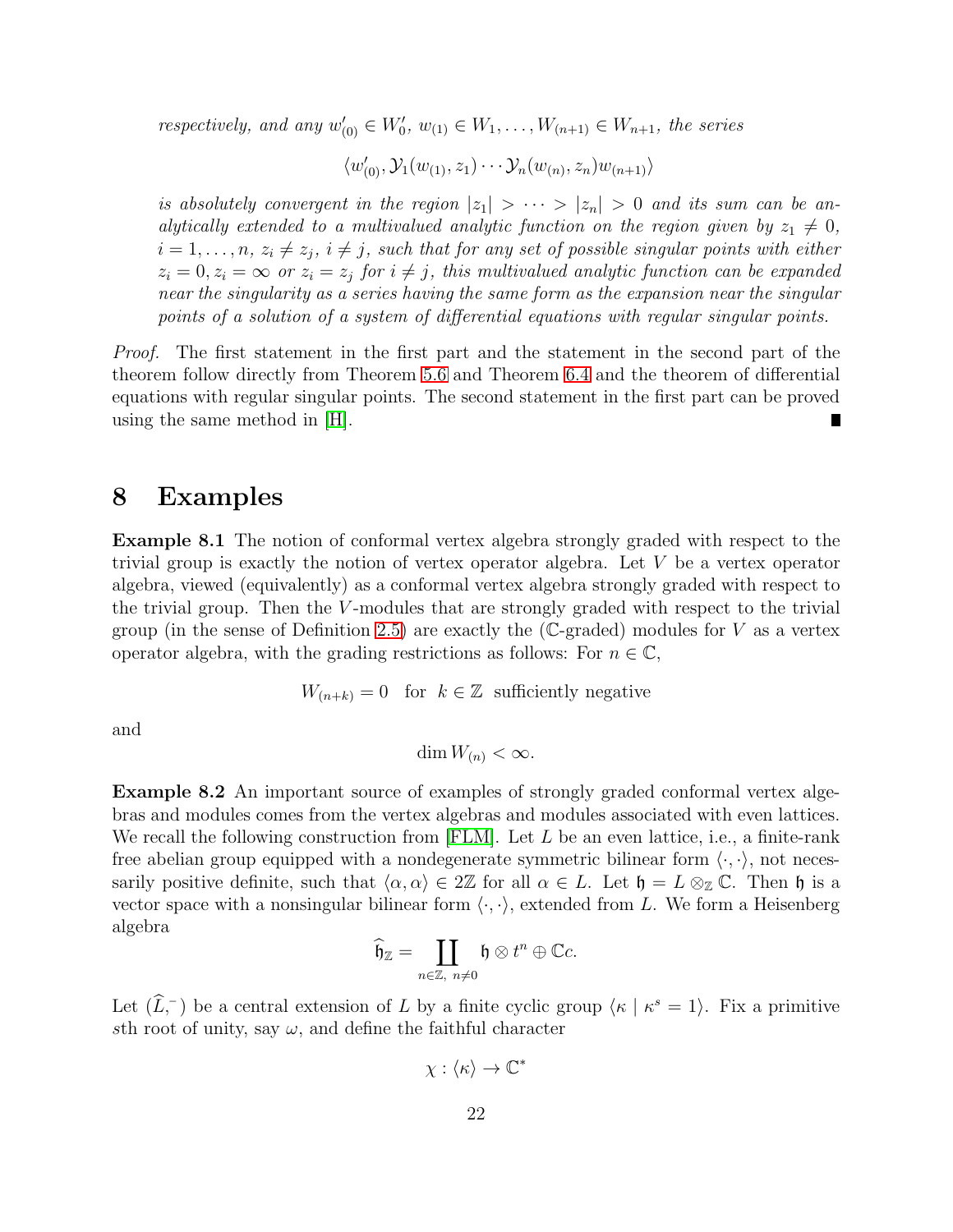by the condition

$$
\chi(\kappa)=\omega.
$$

Denote by  $\mathbb{C}_{\chi}$  the one-dimensional space  $\mathbb C$  viewed as a  $\langle \kappa \rangle$ -module on which  $\langle \kappa \rangle$  acts according to  $\chi$ :

$$
\kappa \cdot 1 = \omega,
$$

and denote by  $\mathbb{C}{L}$  the induced  $\widehat{L}$ -module

$$
\mathbb{C}\{L\}=\mathrm{Ind}_{\langle\kappa\rangle}^{\widehat{L}}\mathbb{C}_{\chi}=\mathbb{C}[\widehat{L}]\otimes_{\mathbb{C}[\langle\kappa\rangle]}\mathbb{C}_{\chi}.
$$

Then

$$
V_L = S(\widehat{\mathfrak{h}}_{\mathbb{Z}}) \otimes \mathbb{C}{L}
$$

has a natural structure of conformal vertex algebra; see [\[B1\]](#page-24-2) and Chapter 8 of [\[FLM\]](#page-24-4). For  $\alpha \in L$ , choose an  $a \in \widehat{L}$  such that  $\bar{a} = \alpha$ . Define

$$
\iota(a) = a \otimes 1 \in \mathbb{C}{L}
$$

and

$$
V_L^{(\alpha)} = \text{span} \{ h_1(-n_1) \cdots h_k(-n_k) \otimes \iota(a) \},
$$

where  $h_1, \ldots, h_k \in \mathfrak{h}, n_1, \ldots, n_k > 0$ , and where  $h(n)$  is the natural operator associated with  $h \otimes t^n$  via the  $\hat{\mathfrak{h}}_{\mathbb{Z}}$ -module structure of  $V_L$ . Then  $V_L$  is equipped with a natural second grading given by L itself. Also for  $n \in \mathbb{Z}$ , we have

$$
(V_L)_{(n)}^{(\alpha)} = \text{span }\{h_1(-n_1)\cdots h_k(-n_k)\otimes \iota(a)|\bar{a} = \alpha, \sum_{i=1}^k n_i + \frac{1}{2}\langle \alpha, \alpha \rangle = n\},\
$$

making  $V<sub>L</sub>$  a strongly L-graded conformal vertex algebra in the sense of definition [2.4.](#page-5-1) When the form  $\langle \cdot, \cdot \rangle$  on L is also positive definite, then  $V_L$  is a vertex operator algebra, that is, as in example [8.1,](#page-21-1)  $V_L$  is a strongly A-graded conformal vertex algebra for A the trivial group. In general, a conformal vertex algebra may be strongly graded for several choices of A.

Any sublattice M of the "dual lattice"  $L^{\circ}$  of L containing L gives rise to a strongly Mgraded module for the strongly L-graded conformal vertex algebra (see Chapter 8 of [\[FLM\]](#page-24-4); cf. [\[LL\]](#page-25-7)). In fact, any irreducible (generalized)  $V_L$ -module is equivalent to a  $V_L$ -module of the form  $V_{L+\beta} \subset V_{L^{\circ}}$  for some  $\beta \in L^{\circ}$  and any (generalized)  $V_{L}$ -module W is equivalent to a direct sum of irreducible  $V_L$ -modules. i.e.,

$$
W=\coprod_{\gamma_i\in L^{\mathrm{o}},\ i=1,\ldots,n}V_{\gamma_i+L},
$$

where  $\gamma_i$ 's are arbitrary elements of  $L^{\circ}$ , and  $n \in \mathbb{N}$  (see [\[D\]](#page-24-5), [\[DLM\]](#page-24-6); cf. [\[LL\]](#page-25-7)).

Any strongly M-graded generalized  $V<sub>L</sub>$ -module W (in this example, all the generalized modules are modules) satisfies the assumption in Theorem [5.5](#page-14-5) and the series [\(5.3\)](#page-14-2), [\(5.4\)](#page-14-3), [\(5.5\)](#page-14-4) satisfies the expansions of the system of differential equations [\(5.6\)](#page-15-0) and [\(5.7\)](#page-15-1) in the regions  $|z_1| > |z_2| > 0$ ,  $|z_2| > |z_1 - z_2| > 0$ , respectively.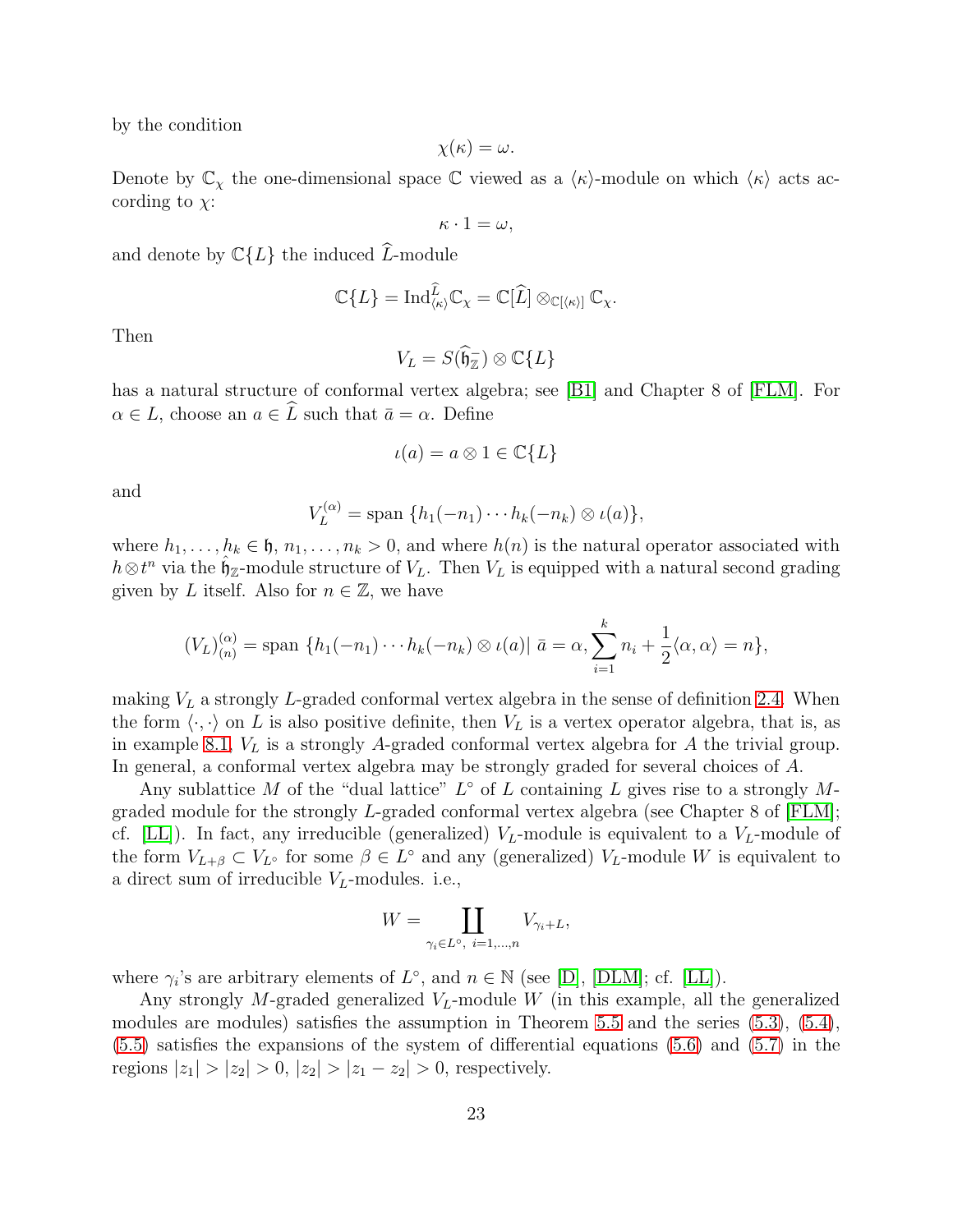Example 8.3 Another family of strongly graded vertex algebra and modules comes from vertex algebras and modules associated to the abelian current Lie algebras. We recall the following construction from [\[Y3\]](#page-25-8). Let  $\mathfrak h$  be a finite dimensional abelian Lie algebra with a nondegenerate symmetric bilinear form  $\langle \cdot, \cdot \rangle_{\mathfrak{h}}$ . Let  $\mathfrak{h}[t] = \mathfrak{h} \otimes \mathbb{C}[t]$ . Then the current Lie algebra  $\mathfrak{h}[t]$  is an abelian Lie algebra with an invariant symmetric bilinear form induced from  $\langle \cdot, \cdot \rangle_{\mathfrak{h}}$ . We form an affine Lie algebra

$$
\widehat{\mathfrak{h}[t]} = \mathfrak{h}[t] \otimes \mathbb{C}[s, s^{-1}] \oplus \mathbb{C} \mathbf{k}.
$$

It has graded subalgebras

$$
\widehat{\mathfrak{h}[t]}_{+}=\mathfrak{h}[t]\otimes s^{-1}\mathbb{C}[s^{-1}]
$$

and

$$
\widehat{\mathfrak{h}[t]}_{(\leq 0)} = \mathfrak{h}[t] \otimes \mathbb{C}[s] \oplus \mathbb{C} \mathbf{k}.
$$

Then the induced module

$$
M(l) = U(\widehat{\mathfrak{h}[t]}) \otimes_{\widehat{\mathfrak{h}[t]_{(\leq 0)}}} \mathbb{C} \mathbf{1} = S(\widehat{\mathfrak{h}[t]}_+) \otimes \mathbb{C} \mathbf{1},
$$

where  $\mathfrak{h}[t]\otimes\mathbb{C}[s]$  annihilates  $\mathbb{C}1$  and **k** acts as a scalar multiplication by  $l\in\mathbb{C}$ , has a natural structure of quasi-conformal vertex algebra; see [\[Y3\]](#page-25-8). For  $i \in \mathbb{N}$ , define

$$
M(l)^{(i)} = \text{span} \{ h_1 t^{i_1}(-n_1) \cdots h_k t^{i_k}(-n_k) \mathbf{1} \},
$$

where  $h_j \in \mathfrak{h}, n_j \in \mathbb{Z}_+$  and  $\sum_{j=1}^k i_j = i$  for  $j = 1, \ldots, k$ . Thus  $M(l)$  is equipped with a natural second grading by N. Also for  $n \in \mathbb{N}$ , we have the doubly homogeneous subspace

$$
M(l)_{(n)}^{(i)} = \text{span }\{h_1 t^{i_1}(-n_1) \cdots h_k t^{i_k}(-n_k) \mathbf{1} \mid \sum_{j=1}^k i_j = i, \sum_{j=1}^k n_j = n \},\
$$

is finite dimensional, making  $M(l)$  a strongly N-graded quasi-conformal vertex algebra.

For  $\lambda \in \mathfrak{h}^*$ , let  $\mathbb{C}_{\lambda}$  denote the one-dimensional  $\mathfrak{h}$ -module with  $h \in \mathfrak{h}$  acts as  $\lambda(h)$ . For every  $c \in \mathbb{C}$ , we define the evaluation module  $V(\lambda, c)$  as a vector space with the action given by

$$
(hf) \cdot v = f(c)\lambda(h)v \quad h \in \mathfrak{h} \ f \in \mathbb{C}[t], \ v \in \mathbb{C}_{\lambda}.
$$

Then the induced module

$$
W(\lambda,0,l) = U(\widehat{\mathfrak{h}[t]}) \otimes_{\widehat{\mathfrak{h}[t]_{(\leq 0)}}} V(\lambda,0) = S(\widehat{\mathfrak{h}[t]_+}) \otimes V(\lambda,0)
$$

is a strongly N-graded quasi-conformal module for  $M(l)$ .

For  $\lambda \in \mathfrak{h}^*$ , let  $\Omega_{\lambda}$  denote a finite dimensional  $\mathfrak{h}$ -module such that

$$
(h - \lambda(h))^n v = 0
$$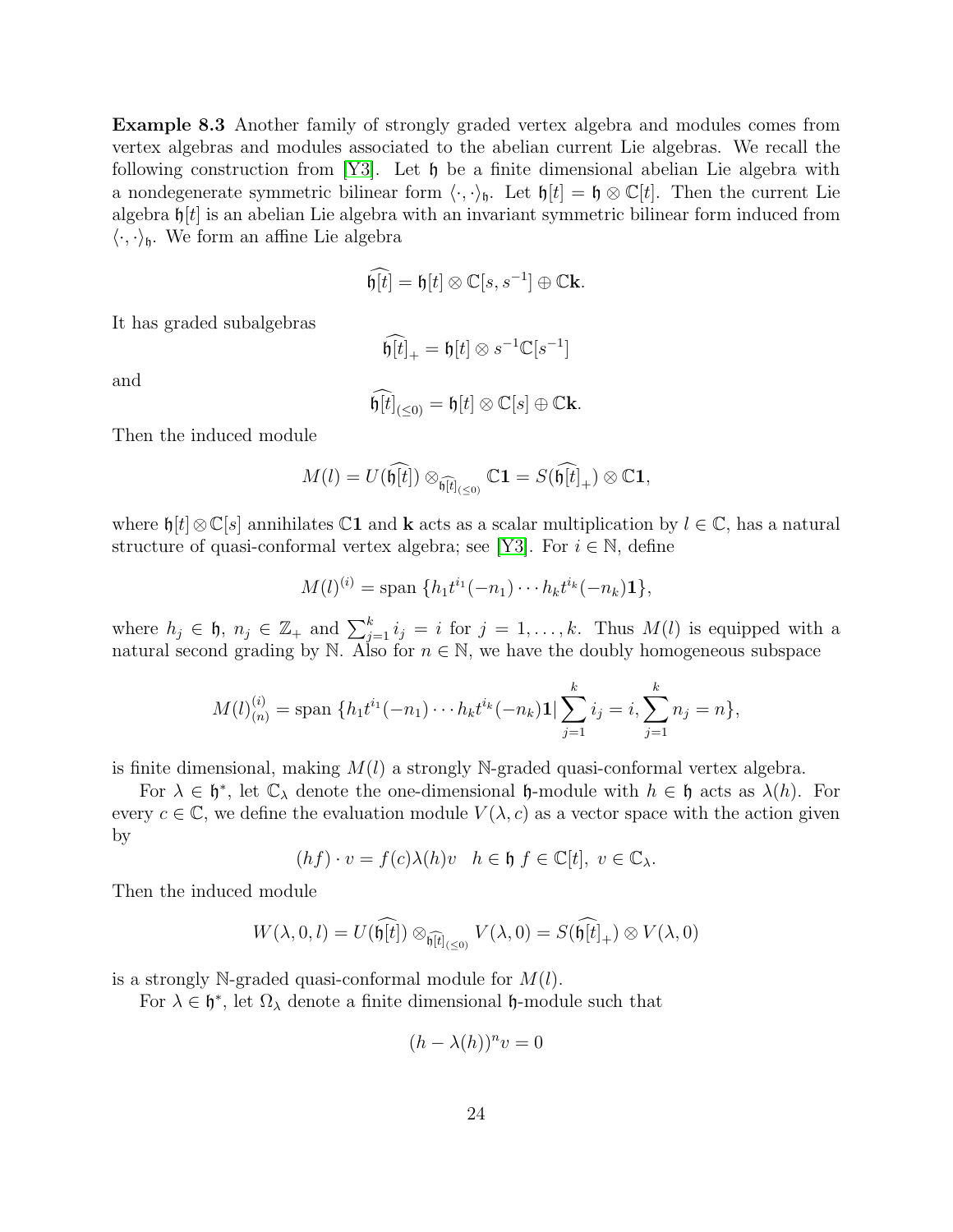for  $h \in \mathfrak{h}$ ,  $v \in \Omega_\lambda$  and some  $n \in \mathbb{Z}_+$ . For every  $c \in \mathbb{C}$ , we denote the evaluation  $\widehat{\mathfrak{h}[t]}$ -module induced from  $\Omega_{\lambda}$  at c by  $\Omega(\lambda, c)$ . We form the induced module

$$
G(\lambda, 0, l) = S(\widehat{\mathfrak{h}[t]_+}) \otimes \Omega(\lambda, 0).
$$

For simplicity, we assume  $\mathfrak h$  is one-dimensional with nonzero vector h. If  $h(0)^2$  admits a Jordan block with size greater than 1 on  $\Omega_{\lambda}$ , then  $G(\lambda, 0, l)$  will be a strongly N-graded quasi-conformal generalized module for  $M(l)$ .

The strongly N-graded module  $W(\lambda, c, l)$  and generalized module  $G(\lambda, 0, l)$  are  $C_1$ -cofinite with respect to N, and the matrix elements of products and iterates of intertwining operators satisfy differential equations. See [\[Y3\]](#page-25-8) for the details.

#### REFERENCES

- <span id="page-24-2"></span>[B1] R. E. Borcherds, Monstrous moonshine and the monstrous Lie superalgebras, *Invent.* Math. 109 (1992), 405–444.
- [B2] R. E. Borcherds, Vertex algebras, Kac-Moody algebras, and the Monster, Proc. Natl. Acad. Sci. USA **83** (1986), 3068–3071.
- <span id="page-24-5"></span>[D] C. Dong, Vertex algebras associated with even lattices, J. of Algebra 161 (1993), 245–265.
- <span id="page-24-6"></span>[DLM] C. Dong, H. Li and G. Mason, Regularity of rational vertex operator algebras, Adv. *Math.* **132** (1997), 148–166.
- <span id="page-24-3"></span>[FHL] I. B. Frenkel, Y.-Z. Huang and J. Lepowsky, On axiomatic approaches to vertex operator algebras and modules, Mem. Amer. Math. Soc. 104, Amer. Math. Soc., Providence, 1993, no. 494.
- <span id="page-24-4"></span>[FLM] I. B. Frenkel, J. Lepowsky and A. Meurman, Vertex Operator Algebras and the Monster, Pure and Appl. Math., Vol. 134, Academic Press, Boston, 1988.
- <span id="page-24-0"></span>[H] Y.-Z. Huang, Differential equations and intertwining operators, Comm. Contemp. *Math.* 7 (2005), 375–400.
- [H1] Y.-Z. Huang, Cofiniteness conditions, projective covers and the logarithmic tensor product theory, J. Pure Appl. Alg. 213 (2009), 458–475.
- <span id="page-24-1"></span>[HLZ1] Y.-Z. Huang, J, Lepowsky and L. Zhang, Logarithmic tensor category theory for generalized modules for a conformal vertex algebra, I: Introduction and strongly graded algebras and their generalized modules, Conformal Field Theories and Tensor Categories, Proceedings of a Workshop Held at Beijing International Center for Mathematics Research, ed. C. Bai, J. Fuchs, Y.-Z. Huang, L. Kong, I. Runkel and C. Schweigert, Mathematical Lectures from Beijing University, Vol. 2, Springer, New York, 2014, 169–248.